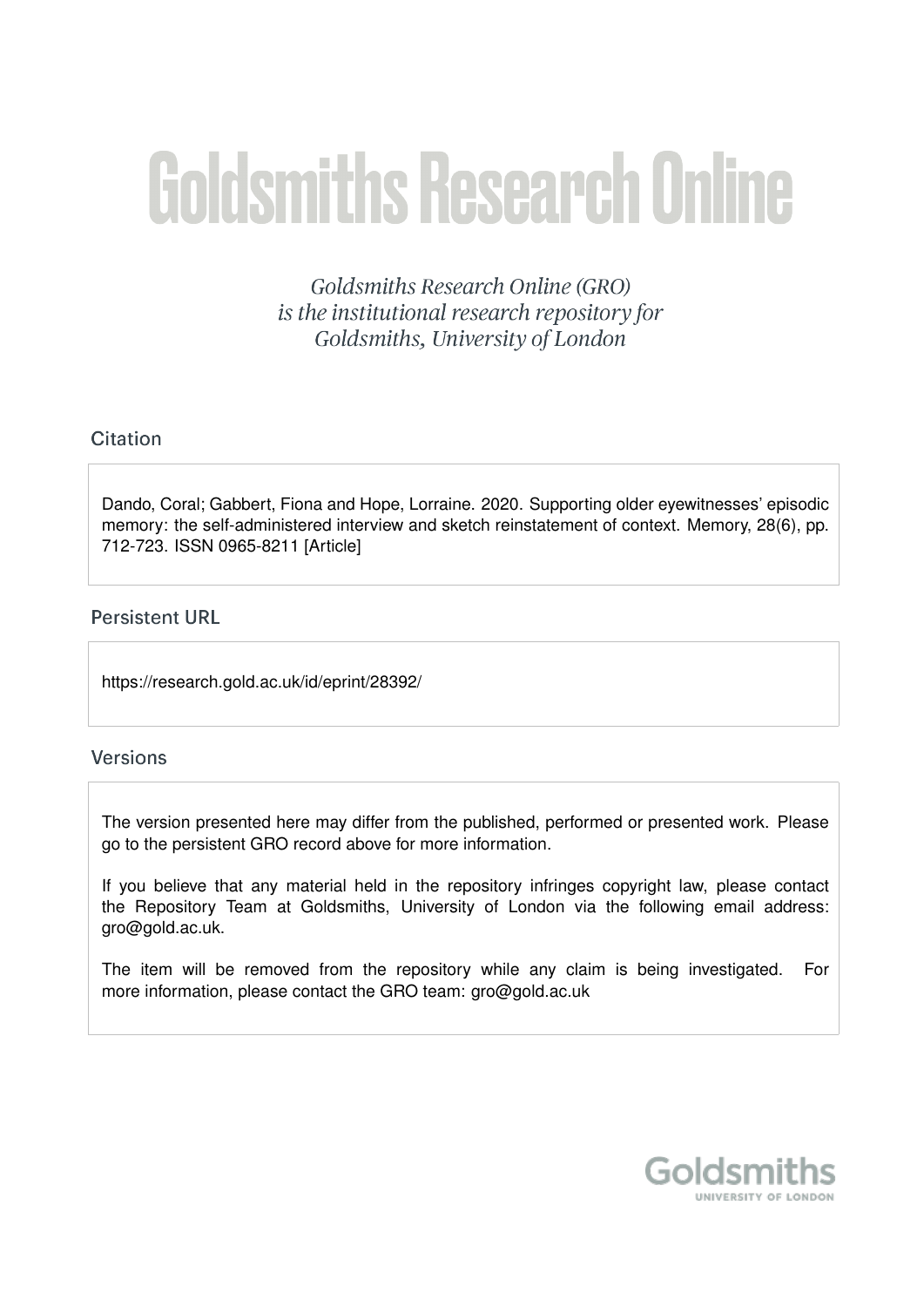# Supporting older eyewitnesses' episodic memory: The Self-Administered Interview and Sketch Reinstatement of Context

Coral J. Dando

Dept of Psychology, University of Westminster, UK

# Fiona Gabbert

Dept. of Psychology, Goldsmiths, University of London

# Lorraine Hope

# Dept of Psychology, University of Portsmouth

# **Address for correspondence:**

Coral J. Dando

School of Psychology

University of Westminster

Email: c.dando@westminster.ac.uk

Key Words: Older eyewitnesses; Episodic memory; Self-administered Interview; Sketch-Reinstatement of Context; Sketching to remember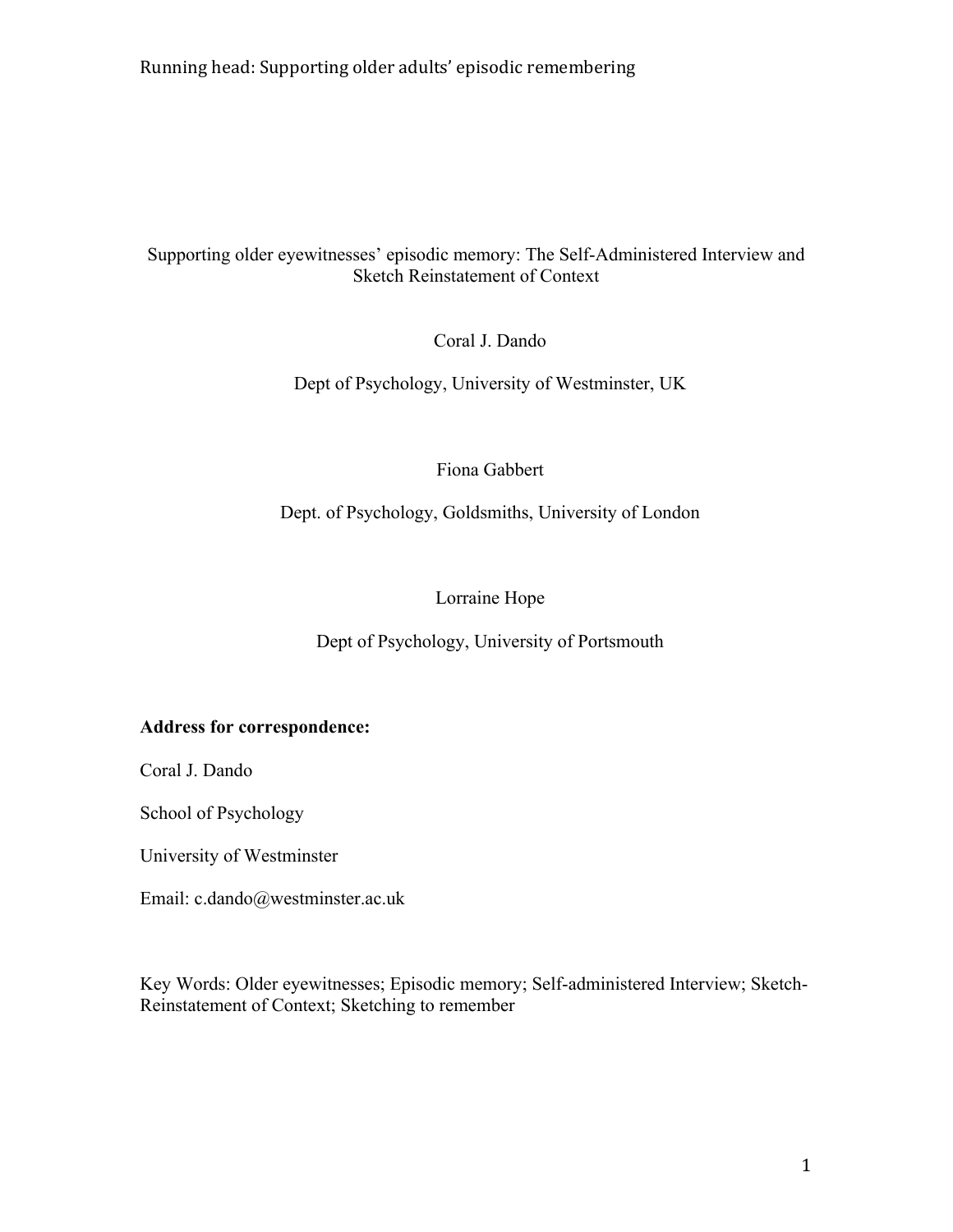# **Abstract**

Environmental support at retrieval improves episodic performance, yet there exists very few empirically evaluated techniques for supporting older witnesses/victims' remembering (> 65years). We investigated two techniques for use in a criminal justice context - the Self-Administered Interview and Sketch Reinstatement of Context. Older adults  $(N = 134)$  witnessed an unexpected live event, following which half immediately completed a Self-Administered Interview and half did not (Time 1). All were interviewed 48 hours later (Time 2) using one of three face-to-face interview techniques: Sketch Reinstatement of Context, Mental Reinstatement of Context, or no support Control. Those who completed a Self-Administered Interview at Time 1 recalled more correct information at Time 2 irrespective of interview condition and confabulated less. Likewise, participants interviewed using the Sketch Reinstatement of Context technique recalled more correct information and confabulated less, whether they had completed a Self-Administered Interview, or not. However, the Self-Administered Interview + Sketch Reinstatement of Context was the most effective combination, indicating an interaction between stabilizing a memory trace quickly and how sketching appears to scaffold memory retrieval during face-to-face interviews.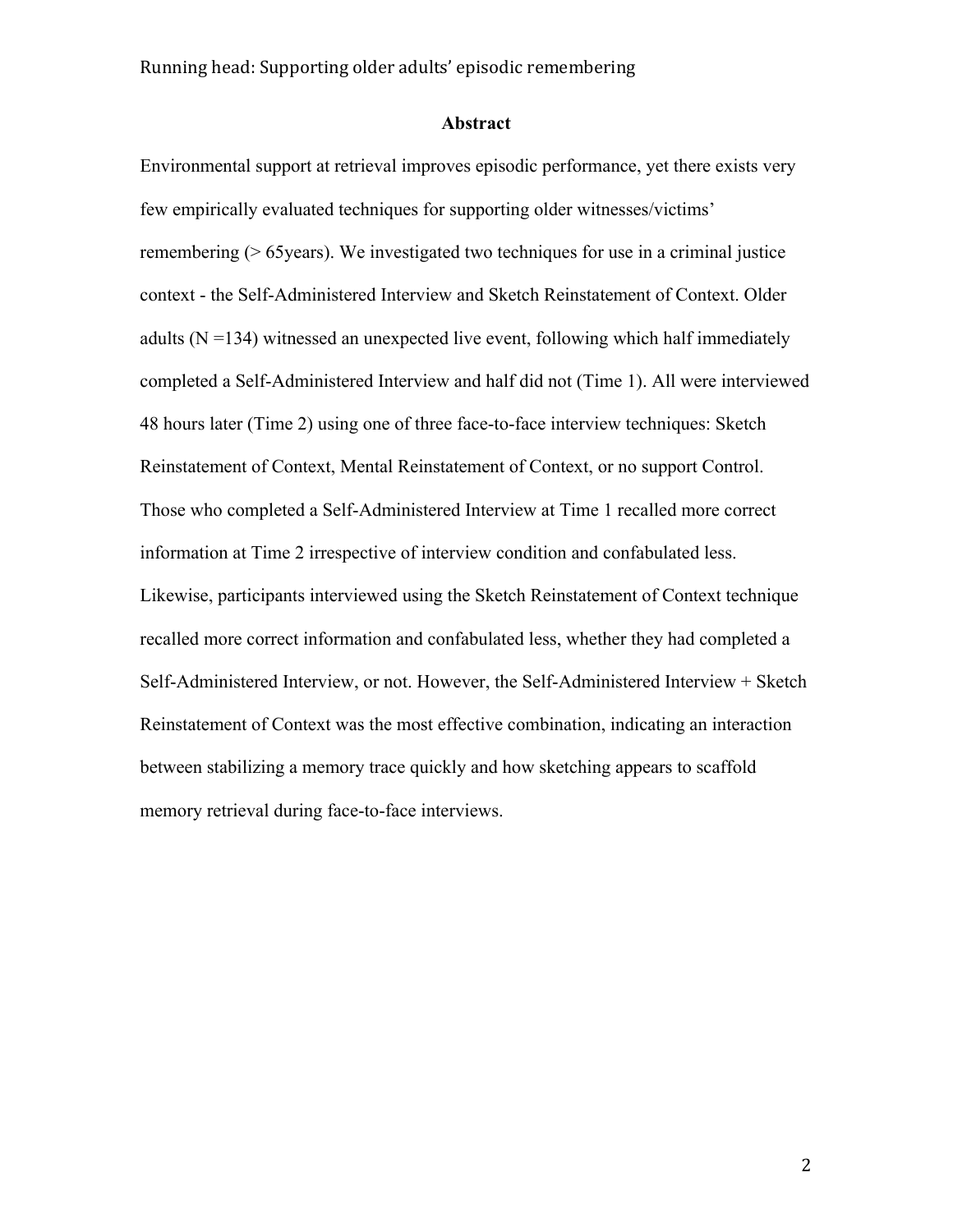# **Introduction**

Healthy aging is accompanied by a decline in episodic memory, the ability to remember personal experiences in a different temporal and spatial context to that of encoding (Tulving, 1984). Reductions in episodic memory are pronounced in free- and cued-recall (see Craik & Jennings, 1992; Craik & McDowd, 1987). Yet, older adults are asked to retrieve episodic information using free- and cued-recall tasks when they come into contact with the Criminal Justice System (CJS) as witnesses and/or victims<sup>1</sup> (e.g., College of Policing, 2019; Milne & Bull, 1999), which introduces task demands that do not arise during everyday remembering. A dearth of empirically tested environmental support techniques for assisting this population to recall an experienced event means they may not always provide 'best evidence'<sup>2</sup>. This fuels perceptions (e.g., police; jurors; prosecutors) that older adults are less credible and reliable than younger witnesses (see Kwong, Sheree, Hoffman, & Wood 2001; Wright & Holliday, 2005), and serves to limit access to justice (e.g., Brogden & Nijhar, 2000; Görgen, 2006; Moriarty, 2005; Lister & Wall, 2006).

## **Preserving Post-Experience Memory**

The dynamic nature of post-event memory maturation can affect memory performance. During the post acquisition period new traces are prone to interference (see Dudai, 2004). Delay also reduces the completeness of witness accounts (e.g., Rubin &

<sup>1</sup>From hereon we use the term witness to include both onlookers and victims of crime.

<sup>2</sup> The term 'best evidence' is based on the common law rule of evidence, *'the best [evidence] that the nature of the case will allow',* and is used by the UK Ministry of Justice with reference to assisting vulnerable witnesses and victims to access justice by giving tailored support to help them give their best evidence.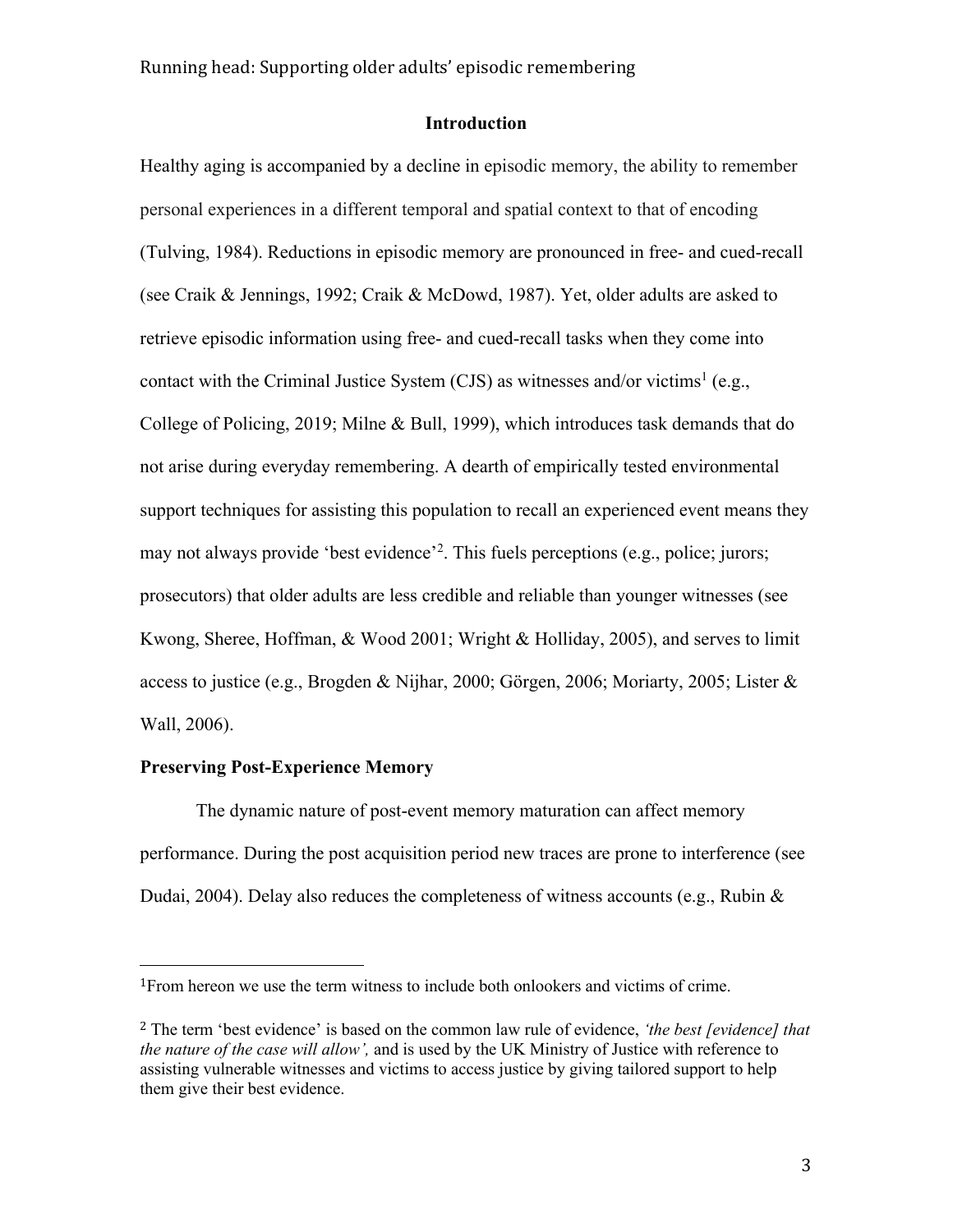Wenzel, 1996; Tuckey & Brewer, 2003) and limits the retrieval of fine-grained details (Goldsmith, Koriat, & Pansky, 2005; Reyna & Kiernan, 1994) which typically decay more rapidly than gist level information (Goldsmith et al., 2005; Koriat, Levy-Sadot, Edry, & de Marcas, 2003). Accordingly, eliciting a first episodic account expeditiously may reduce the immediate task demands for older adults and early retrieval may stabilize the memory trace thereby reducing decay (Anderson, 1983; Ayers & Reder, 1998). In the first few minutes to hours after encoding the development of experience-dependent internal representations are susceptible to interference. With practice (e.g., rehearsal, repeated retrieval) they become resistant to interference. Therefore, an initial retrieval may enhance performance at a later date (e.g., Richardson-Klavehn & Bjork, 1988; Roediger & Karpicke, 2006a, 2006b).

Pragmatically, other than for the most serious of criminal events, early retrieval opportunities rarely exist. To overcome this, the Self-Administered Interview (SAI; Gabbert, Hope, & Fisher, 2009; Hope, Gabbert, & Fisher, 2011) was developed for the immediate harvesting of episodic information. The SAI takes the form of a standardized protocol of instructions and questions that enable witnesses to provide their own statement, without the need for an officer to conduct an interview. It can therefore be used to elicit comprehensive initial statements from witnesses, quickly and efficiently. Laboratory studies have indicated the efficacy of the SAI in conditions of intentional encoding for younger adults (Gabbert et al., 2009; Hope et al., 2011; Matsuo & Miura, 2016) and older adults (Gawrylowicz, et al., 2014). Given the reported benefits, a key aim of the current study was to explore the efficacy of the SAI for older adults who experienced a live, unexpected event, and were unaware that they would be asked to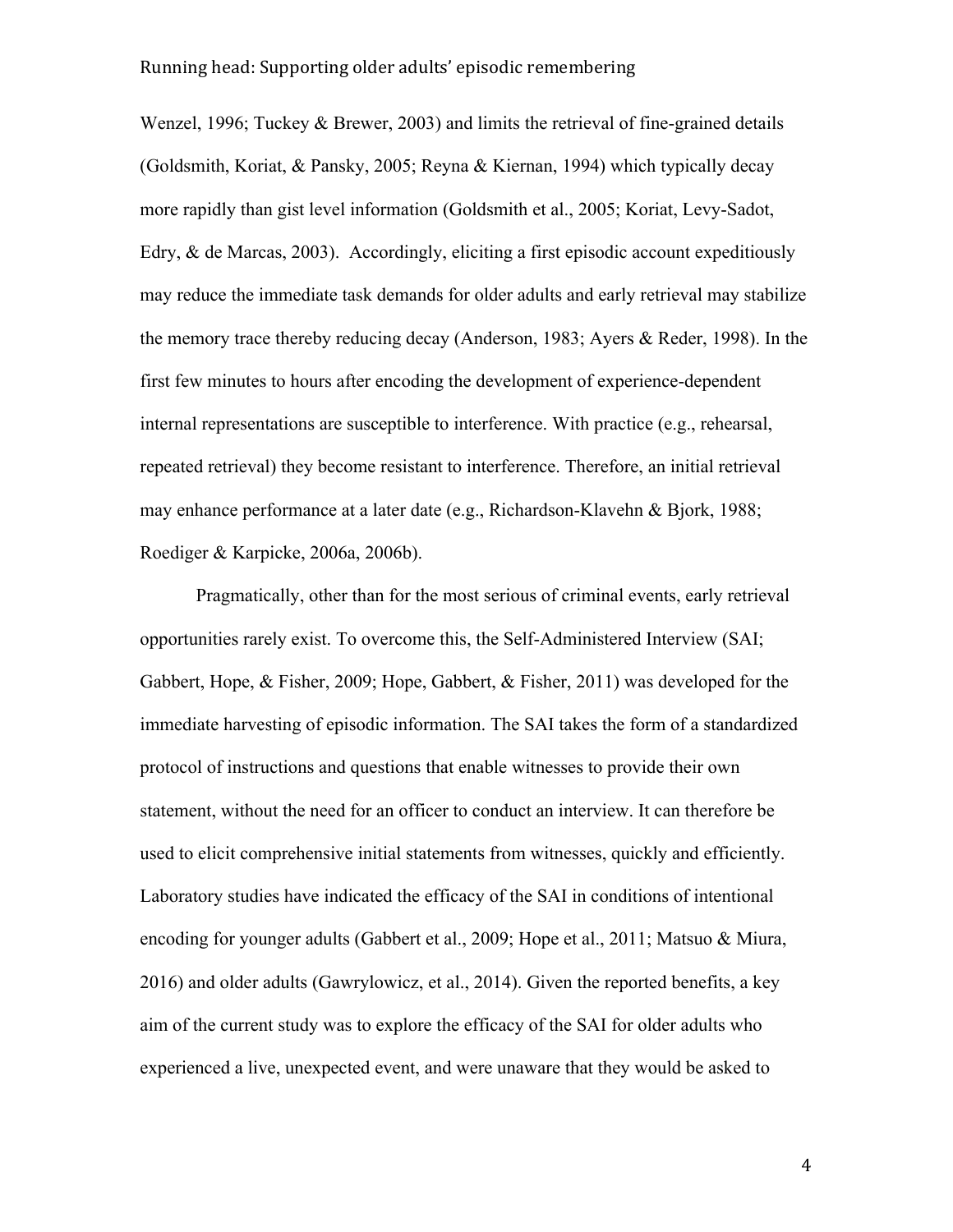recount the event until afterwards.

# **Retrieval Support**

The Cognitive Interview technique (CI; Fisher & Geisleman, 1992) is the prevalent empirically informed method for retrieving information from witnesses. The CI comprises several mnemonic components and retrieval support strategies (see Memon, Meissner, & Fraser, 2010) including the Mental Reinstatement of Context technique (MRC). MRC draws upon 'encoding-specificity' (Tulving & Thomson, 1973) and encourages witnesses to mentally recreate the psychological and physical environment that existed at the time of encoding to facilitate the feature overlap between the event and the retrieval environment.

The beneficial effect of MRC is well established. Componential research reveals MRC is one of the most effective individual components of the CI for both children and adults < 65 years (e.g. Gwyer & Clifford, 1998; Dando, Wilcock, & Milne, 2009; Dando, Wilcock, Milne, & Henry, 2009; Dando, Wilcock, Behnkle, & Milne, 2011; Fisher et al., 1984; Memon & Bruce, 1985). However, less is known about the utility of the MRC technique with older adults (but see Dando, 2013; McKenna, 2012), and the beneficial effects of MRC do vary (e.g., Emmett, Clifford, & Gwyer, 2003), with some studies reporting strong positive effects, others reporting weak effects.

The suitability of the CI (which includes MRC) for older adults is empirically supported (e.g., Dornburg & McDaniel, 2006; Holliday et al., 2011; Wright & Holliday, 2007a; 2007b). However, the literature is relatively sparse, and cognitive theories of aging indicate MRC may be less effective for older adults. The demands associated with the instructions may outstrip the cognitive resources available to many older adults who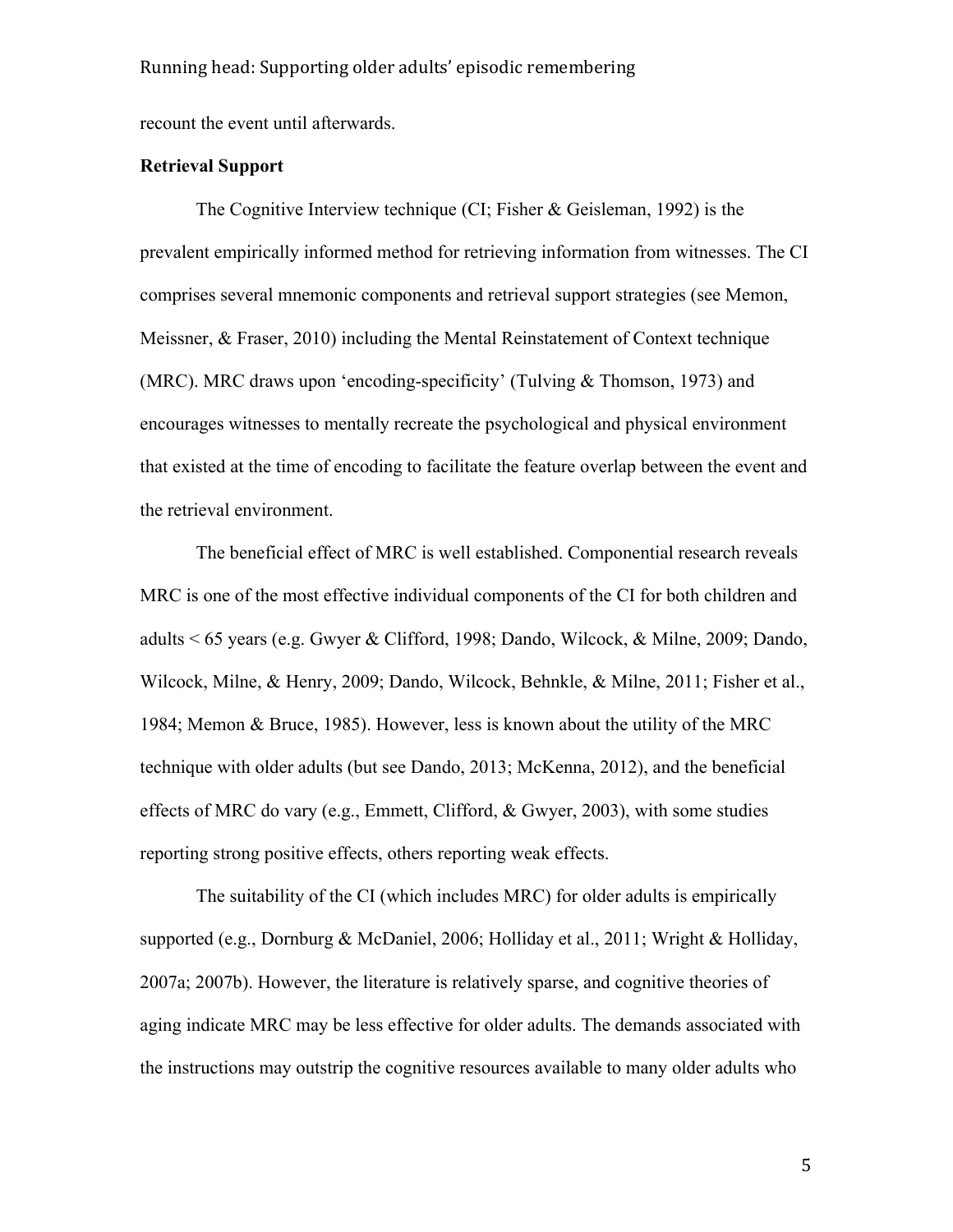typically exhibit reduced processing capacity (Craik & Byrd, 1982; Hashtroudi, Johnson, & Chrosnaik, 1990; Park & Hedden, 2001; Salthouse, 1996) and deficits in working memory/executive control (Castell, Farb, & Craik, 2007). Difficulties associating or linking single units of information (Navah-Benjamin, 2000; Navah-Benjamin, Hussain, Guez, & Bar-On, 2003; Naveh-Benjamin, Guez, & Sulman, 2004), and reductions in attention capacity (see Craik, 2002; Craik & Jennings, 1992) are also well documented in older adults.

The Task Support Hypothesis (e.g., Bowler, Mathews, & Gardiner, 1997) contends that performance might be improved when retrieval support is uncomplicated, and where sufficient time is allowed to process cognitive tasks (e.g., Calcombe  $\&$ Kramer, 2003; Ballesteros et al., 2009). Sketch-Reinstatement of Context (Sketch-RC) was developed as an alternative to the Mental Reinstatement of Context (MRC) technique for supporting witnesses to mentally recreate the psychological and physical environment that existed at the time of encoding. Sketch-RC naturally allows age related adjustments in line with the Task Support Hypothesis. There are a few simple instructions, and witnesses can dictate the pace of recall, ensuring sufficient time to think about and understand the instructions, thereby reducing the situational demands. In conditions of intentional encoding, the Sketch-RC has been found to be an effective replacement for MRC with adult mock witnesses (Dando et al., 2009a; 2009b; 2011), typically developing children (Gental, Powlee, & Sharman, 2014), and children with Autism (Mattison, Dando, & Ormerod, 2014: 2016). One small pilot study has also reported benefits for older adults in conditions of unintentional encoding (Dando, 2013), and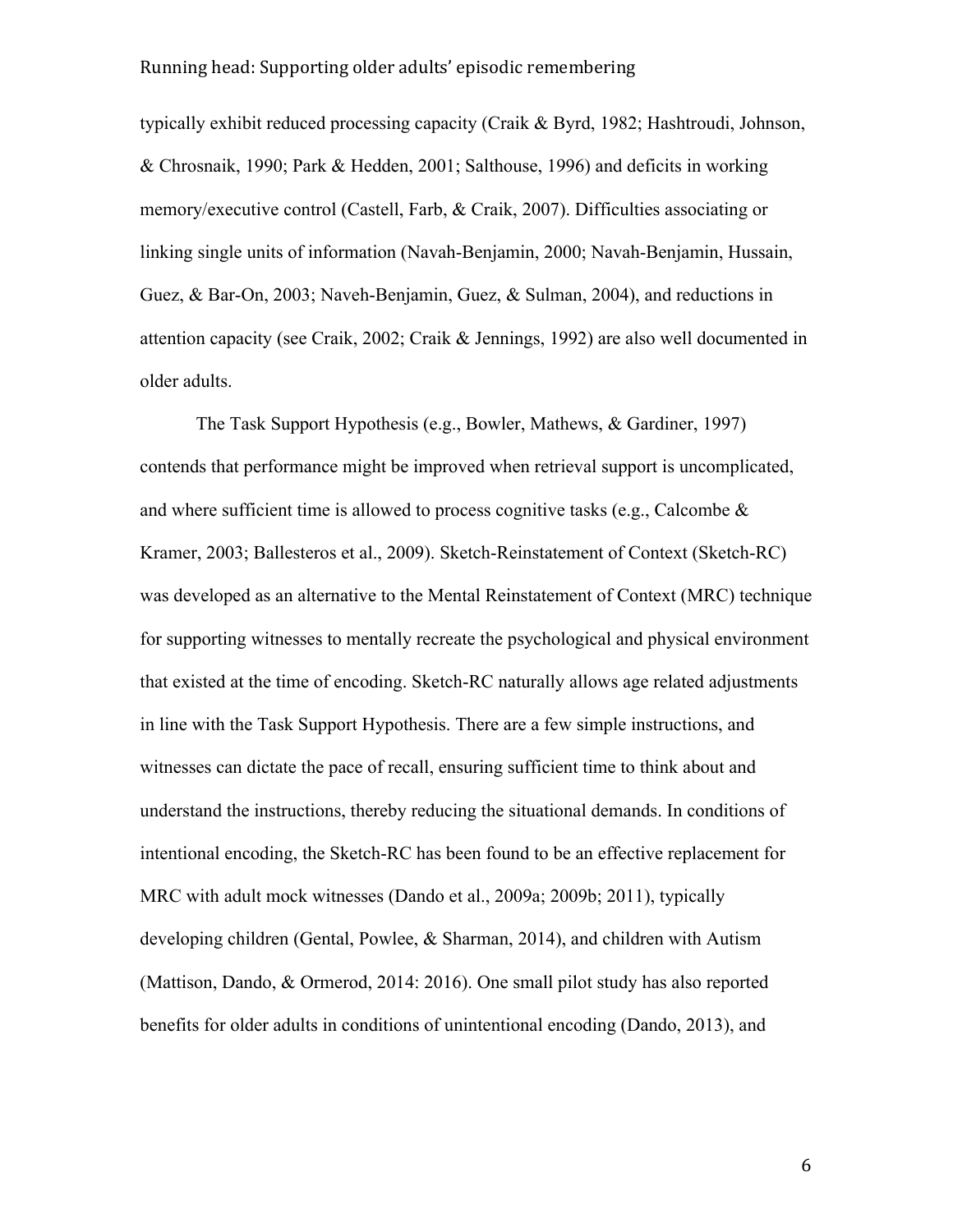another has also reported benefits in conditions of intentional encoding (McKenna, 2012).

The subjective nature of the witness experience (Schacter, Norman, & Koutstaal, 1998) indicates the 'one size fits all' MRC technique may result in incompatible retrieval cues generated by others, which can impair episodic retrieval performance. For older witnesses, the negative effects of incompatible retrieval cues are compounded because (Hasher, Tonev, Lustig, & Zacks, 2001; Yarmey & Yarmey, 1997) they can degrade their ability to make meaningful connections between the to-be-remembered elements (Navah-Benjamin, 2000; Navah-Benjamin et al., 2003). Therefore, an additional benefit may arise from self-generated retrieval cues through sketching rather than relying on cues provided by the interviewer (see Dando, 2013; Kontogianni, Hope, Taylor, Vrij & Gabbert, 2018; Wheeler & Gabbert, 2017). Indeed, age differences are reduced in tasks that provide *efficient* cues at retrieval (e.g., Ceci & Tabor, 1981; Sauzeon et al., 2000; Angel, 2010), here cues associated with the encoded event.

The current research investigates the efficacy of the SAI and the Sketch-RC for older adult witnesses  $(0.65 \text{ years})$  in conditions of unintentional encoding to mirror the experiences of genuine eyewitnesses who typically are not expecting to experience an event. The contemporary theoretical and applied literature supports the following hypotheses. First, because during the post-acquisition period new memories are prone to interference (see Dudai, 2004), and delay reduces the completeness of eyewitness accounts, an early retrieval using a SAI (within 30 minutes) will improve recall during a later face-to-face interview (conducted following a 48-hour delay). Second, a face-to-face Sketch-RC interview 48 hours post event will improve memorial performance versus a no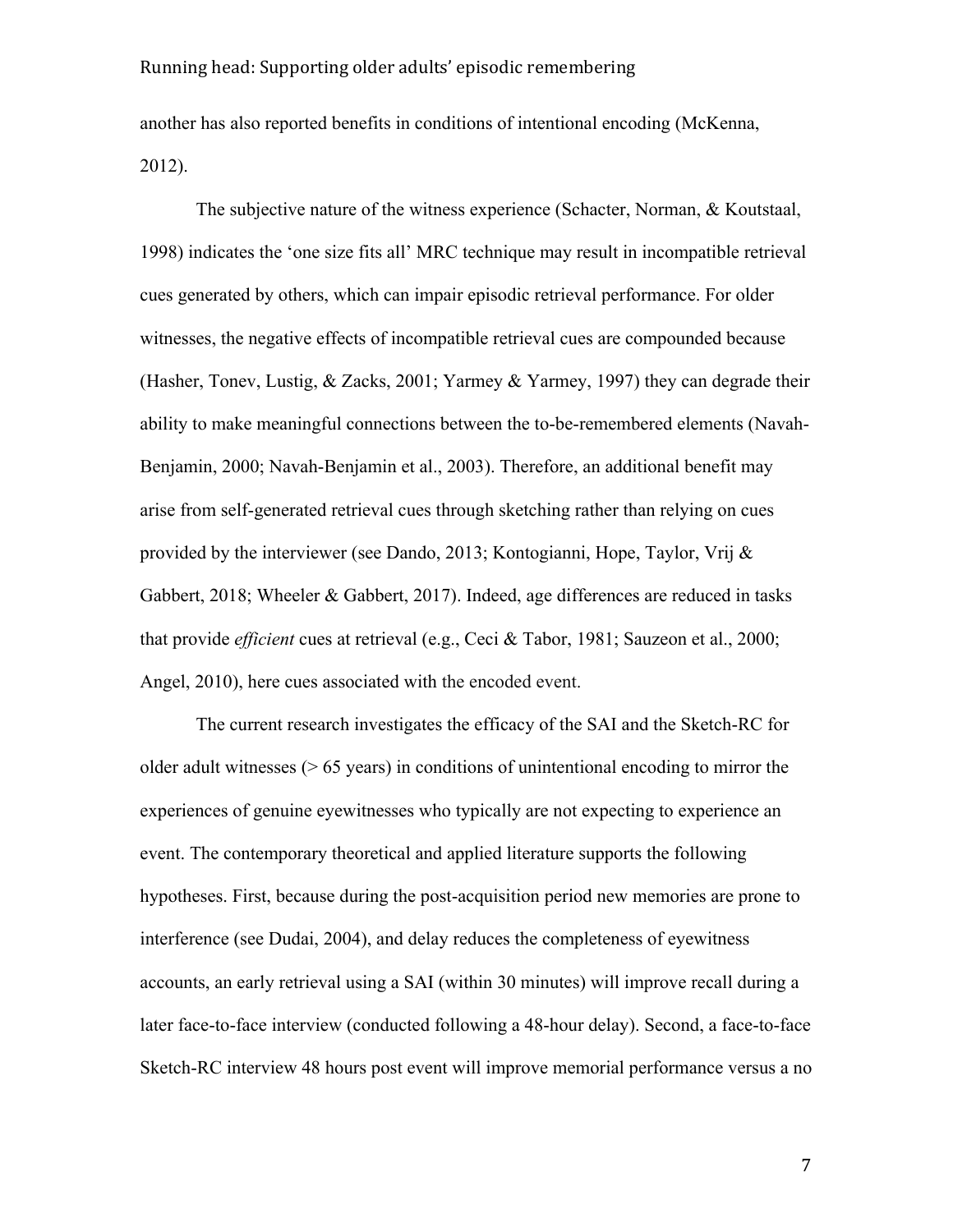support control and an MRC interview because it supports the provision of compatible retrieval cues, and directs limited processing resources to goal relevant stimuli. Third, a SAI immediately post event, followed by a face-to-face Sketch-RC interview (48 hours post event) will be the most effective because the positive effects are likely accumulative.

## **Method**

# **Design**

A 2 (Time 1 Condition; SAI; No SAI) X 3 (Time 2 Retrieval: Mental Reinstatement of Context Interview; Sketch Reinstatement of Context Interview; Control interview) between subjects design was employed. To date, no comparative immediate retrieval technique for use in forensic settings exists, so immediately post the to-beremembered event participants were randomly allocated to either the SAI immediate retrieval condition, or a no immediate retrieval control. Two days later, all participants were randomly allocated to one of three post event interview conditions (MRC; Sketch-RC; Control). The dependent variable was Time 2 memorial performance measured by (i) the amount of correct, erroneous and confabulated items of information recalled as a function of interview condition, globally and as a function of interview phase and (ii) percentage accuracy (calculated by dividing the proportion of correct information items by the proportion of total number of information items recalled) globally and as a function of phase,

# **Materials**

Global cognitive status of older adults was determined using the Mini Mental States Examination (Folstein et al., 1975) and the Geriatric Depression Scale (Sheikh & Yesavage, 1986). The Mini Mental States Examination (MMSE) screens for cognitive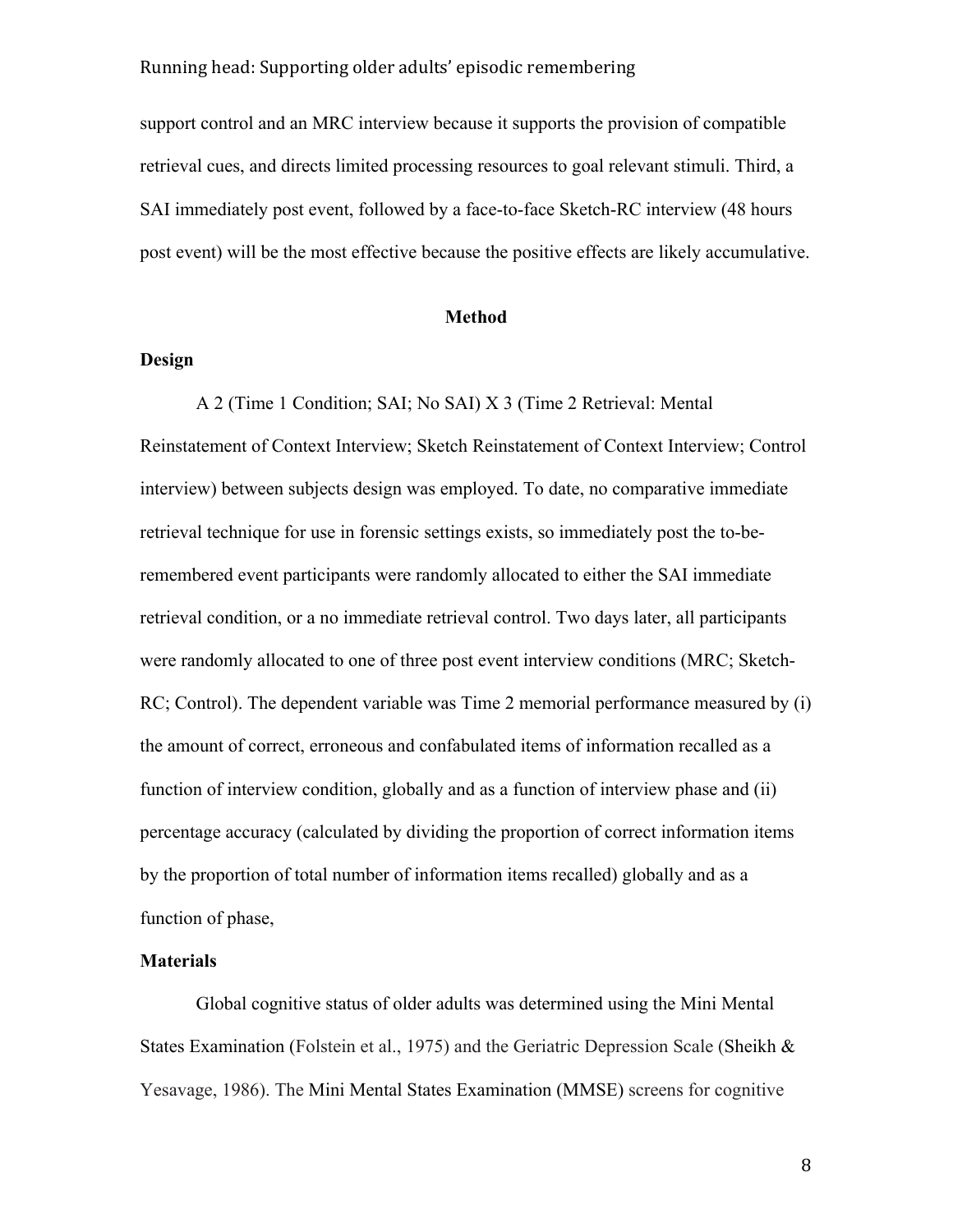impairment without obscuring the effects of age on recall, and was administered individually. This is a short test (10 mins in duration) comprising 20 questions assessing orientation, attention, language abilities, immediate and short-term recall, as well as the ability to follow simple verbal commands (Crum, Anthony, Bassett, & Folstein, 1993). No participant scored below 26 on this measure, indicating the absence of abnormal cognitive impairment. The Geriatric Depression Scale Short Form (GDS -15) is a 15-item questionnaire designed to screen for depressive symptoms in older adults. No participant scored over 5 on this measure, indicating the absence of abnormal depressive symptoms.

**Self-Administered Interview (SAI).** We used the paper-based booklet version of the SAI comprising sections containing information and instructions designed to facilitate both recall and reporting of memories for a witnessed event. (see Gabbert, et al., 2009). For the purposes of this research, the Self-Administered Interview was slightly modified for our older adult participant group. The font size was increased to 16pt, the format of the booklet was altered to ensure that participants experienced only one instruction per page, and the spacing (formatting) between the components of each individual retrieval instruction was increased.

#### **Interviews**

All of the Time 2 interviews conducted for this research were similarly structured, comprising the following phases: (i) greet and explain, (ii) rapport, (iii) free recall, (iv) questioning, and (v) closure. They comprised the same number of retrieval attempts in the same order, and only differed in the Free Recall phase during which the experimental manipulation took place. Five experienced interviewers conducted all of the interviews, with each interviewer conducting between 20 and 26 interviews across all of the Time 2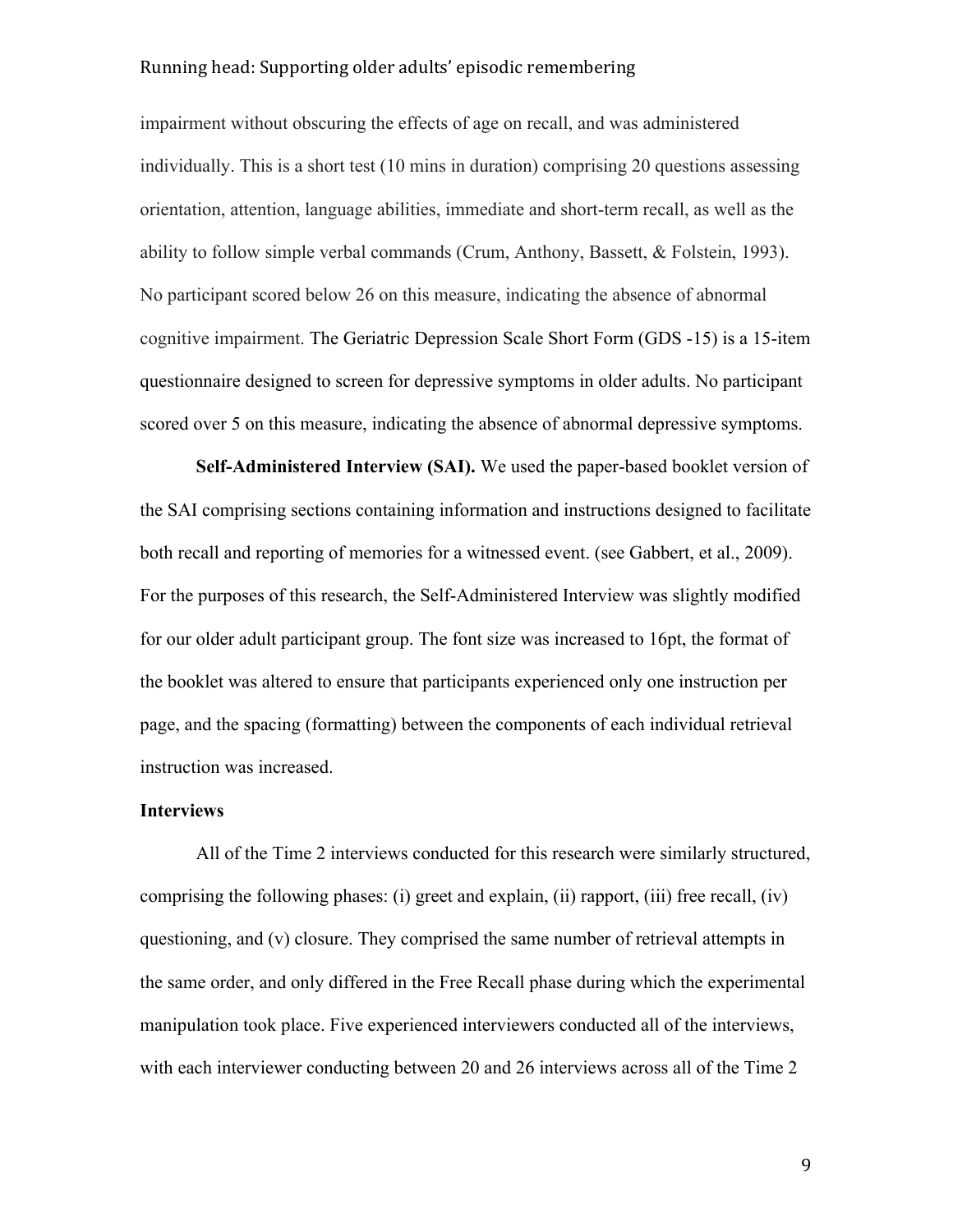conditions. Each interviewer followed the condition appropriate protocols (verbatim). Irrespective, of interview condition, all protocols were based on the PEACE investigative interview model. In brief, the interview procedures were as follows (detailed interview protocols are available from the first author):

All interviews commenced with the *greet and explain* phase, during which the interviewer greeted the participant, introduced herself, and explained what the interview would entail. In addition, each participant was given an opportunity to ask any questions, and permission was again sought for the interview to be audio recorded. The interviewer then moved seamlessly into the *rapport* phase, during which the interviewer interacted meaningfully with the participant, contributing as an interested party, using open-ended invitations to exchange information and to demonstrate an understanding of the situation from the participant's point of view (e.g., Collins, Lincoln & Frank, 2002; Vallano & Compo, 2011).

**Sketch Reinstatement of Context Interview.** The *free recall* phase of interviews in this condition commenced with each participant being provided with paper and pencils, and then being asked to draw the to-be-remembered event in as much detail as possible, and to describe each item/event as they were drawing (see Dando et al., 2009; Dando, 2013; Mattison et al., 2014). Participants were instructed to draw absolutely anything they wished, on the condition that it reminded them of the event. Participants were given unlimited time to draw, following which the interviewer verbalised four retrieval instructions: (i) please explain what you remember about the event you saw a few days ago, (ii) I only want you to tell me what you *actually* remember, please don't guess, (iii) if you can't remember just say so, and (iv) tell me absolutely everything you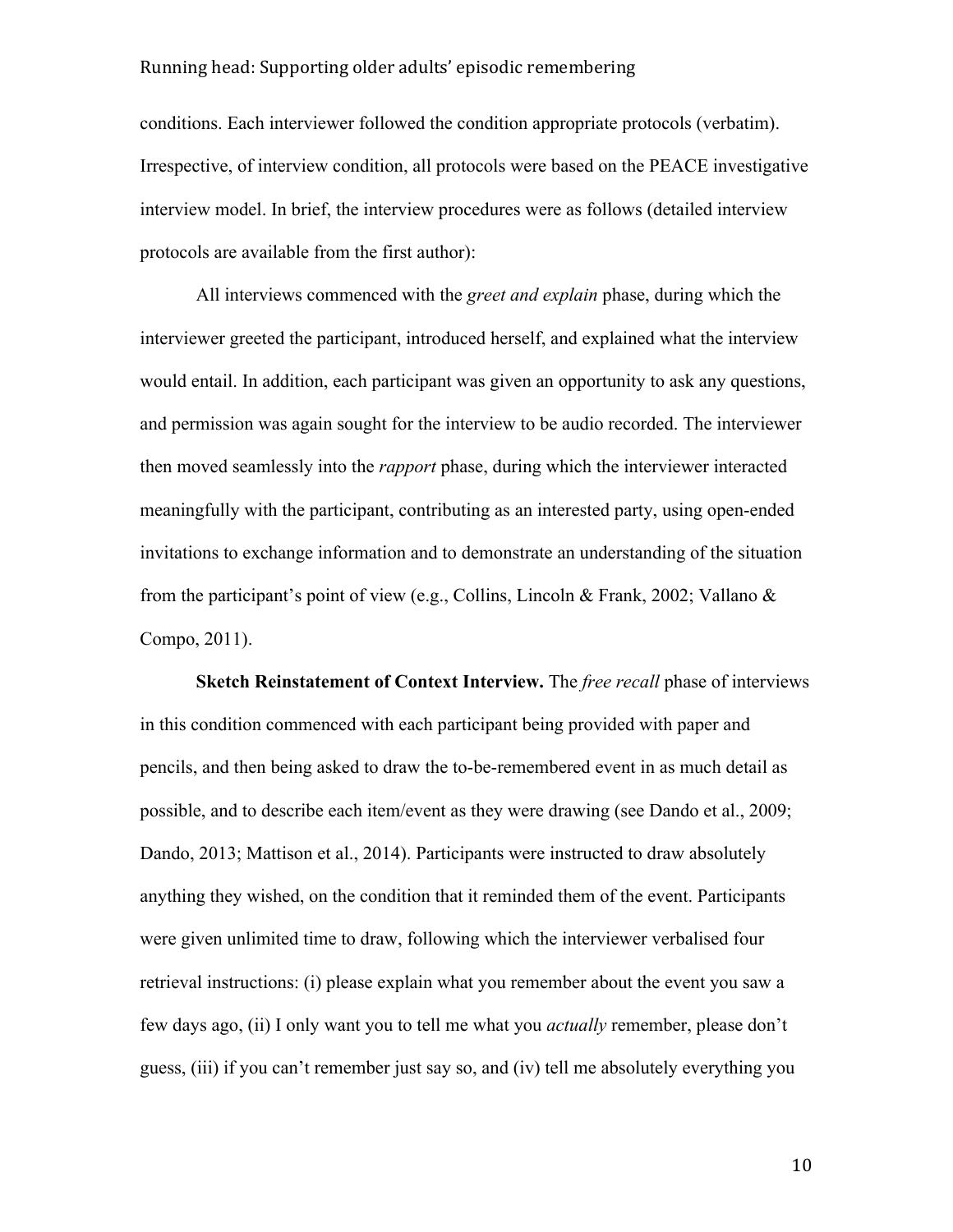can, even if you can only remember partial details, or apparently insignificant information (from hereon referred to as the Retrieval Instructions).

**Mental Reinstatement of Context Interview.** The *free recall* phase of interviews in this condition commenced with interviewer giving instructions aimed at aiding the interviewee to mentally reinstate both the physical and psychological context that existed at the time of encoding in line with the procedure currently taught to police interviewers. The instructions were delivered slowly and deliberately, and in between each instruction the interviewer paused for five seconds to allow enough time for the participant to picture/image, and reinstate the context as instructed. Following this, participants were given the Retrieval Instructions.

**Control (no support) Interview.** The *free recall* phase of interviews in this condition commenced with interviewer giving the Retrieval Instructions. Irrespective of condition, participants were given unlimited time to explain what they remembered, during which time they were uninterrupted by the interviewer. Throughout, the interviewer displayed supportive and active listening behaviour, while making brief bullet notes about the main topics remembered, and the order of those topics as they were verbalised by the interviewee (for use in the questioning phase).

The *questioning* phase of each interview followed the *free recall* phase. All participants were again given the four Retrieval Instructions prior to the commencement of this phase, during which the interviewer questioned each participant in a manner compatible with the way in which he/she had recalled the event during the free recall phase. To do this, the interviewer used the notes she made during that free recall phase, asking one question about each of the topics recalled. Thereafter, the interviewer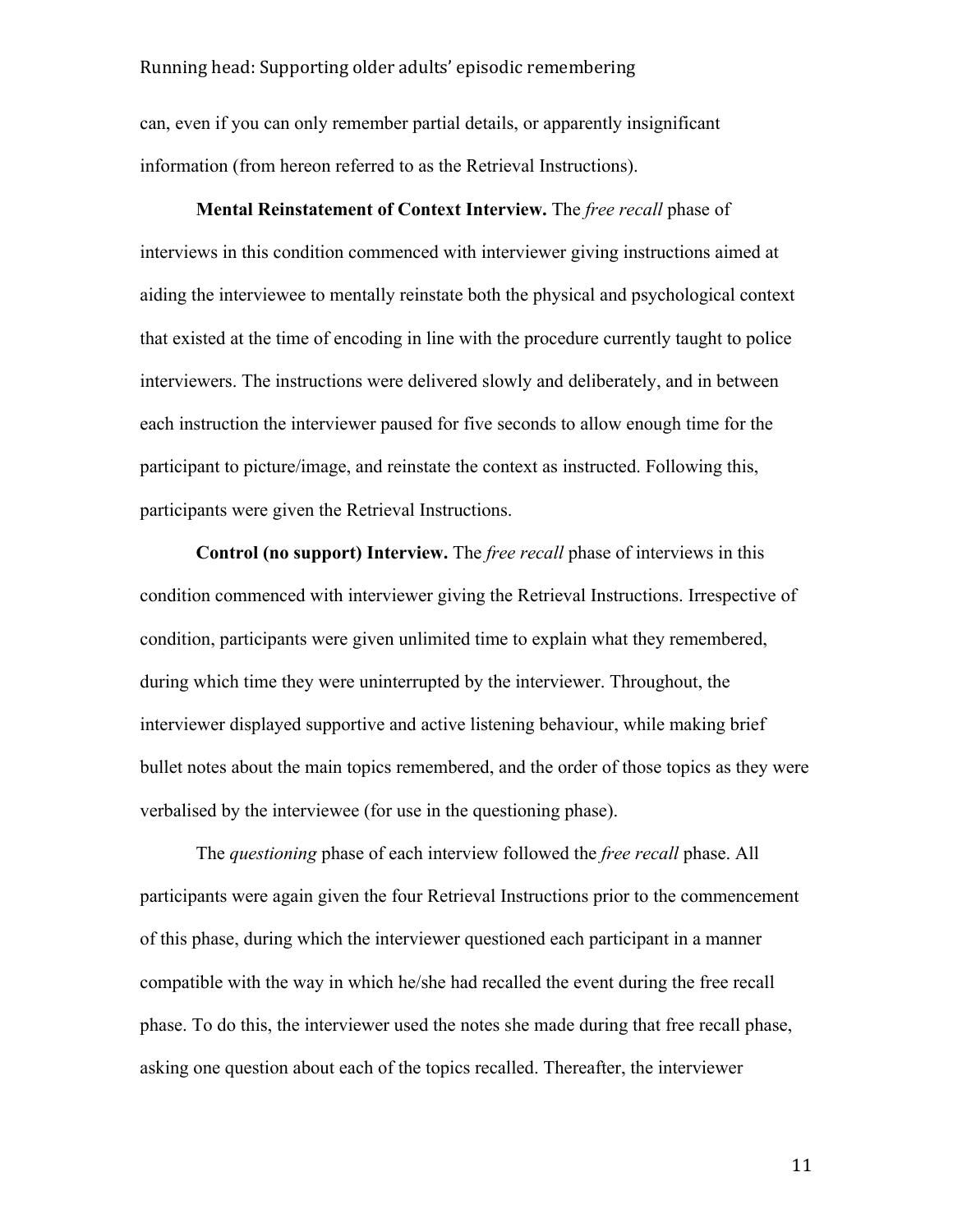completed the *closure* phase, during which the participant was thanked for his/her participation, and offered an opportunity to ask questions.

#### **Participants**

A total of 134 older adults from the general population took part in the research<sup>3</sup>, 51 males and 83 females with a mean age of 71.50 years (*SD* 5.51 years) ranging from 65 to 88 years. All lived independently in the community, and were recruited directly via four community organizations that allowed the research team access to mailing lists to invite members to a series of community presentations entitled 'Introducing Psychology'. **Procedure**

A 'live' mock witness event was used, which was repeated on seven occasions, between the hours of 2pm and 4pm on Thursday and Friday afternoons over a 30-month period. Eight actor pairs were recruited for the research (4 males and 4 females). Actors were matched across pairs for age, clothing and general appearance etc., and used a prelearned script, which in brief was as follows; a pair, comprised a male and a female actor, entered the seminar room (large rooms with seating for an audience of approximately 75, and with overhead projection facilities and a podium at the front), and approached and interrupted the speaker, who at the time was presenting to an invited audience of between 14 and 26 attendees. A conversation ensued concerning whether or not they (the actors) should in fact be attending this lecture. During the verbal exchange between the speaker and the actors concerning room bookings and possible solutions to the problem, the female actor used her cell phone to call a friend, while the male actor consulted his diary.

<sup>3</sup> Some data from 45 participants has previously been reported (see Dando, 2013). Did this group differ in any way from the current group? - No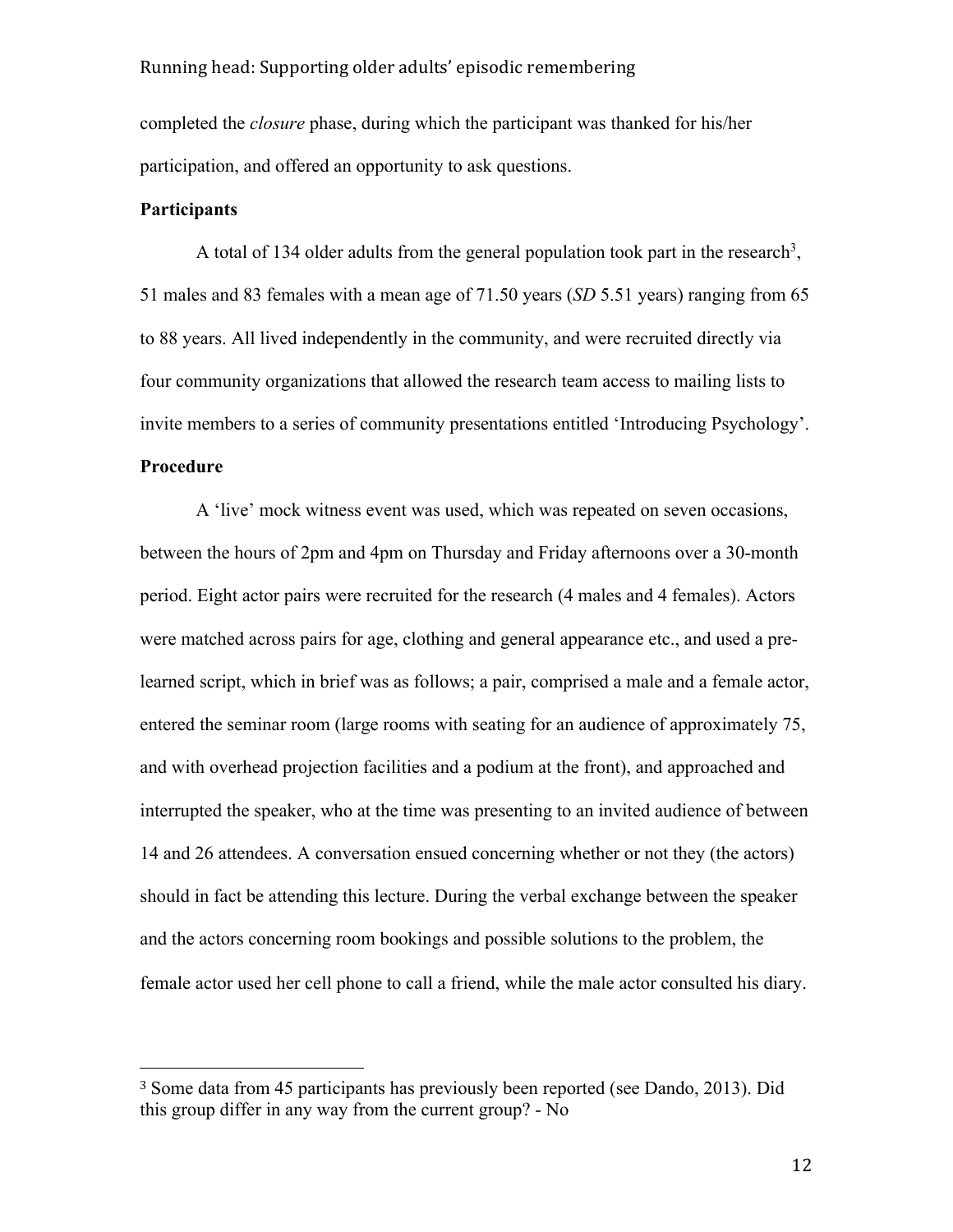Both the actors left the room, apologising for the confusion. The interruption lasted for about one minute.

Each presentation was identical and lasted approximately 45 minutes. Partway through each presentation (after 20 minutes had elapsed), the aforementioned event took place, after which the speaker continued presenting for a further 20 minutes. Once the presentation was complete, the researcher entered the seminar room, explained that what had occurred was part of a research project and recruited participants (providing them with information sheets, answering questions, and obtaining signed consent forms).

Sixty-seven participants were randomly allocated to each of the Time 1 conditions (SAI; No SAI). Those in the SAI condition immediately completed a SAI (individually) and then left after having made an appointment for the researcher to conduct a face-toface interview 48 hours later. Participants in the No SAI condition left immediately after having arranged for a researcher to conduct a face-to-face interview 48hrs later. All participants were then randomly allocated to one of the time 2 face-to-face interview conditions (MRC; Sketch-RC; Control) and interviewed accordingly 48hrs later.

## **Coding and Scoring**

Each of the live events was discretely digitally audio- and video-recorded. These recordings were used to ensure parity across each of the events, and to construct a scoring and coding template (cf. Dando et al., 2009a, 2011). A comprehensive list of events in the film was compiled, totalling 97 details. Each of the interviews was scored for the number of correct, erroneous (e.g., reporting that the man's bag was black, when in fact it was brown), and confabulated information items (reporting a detail or event that was not present or did not happen) verbalised from the commencement of the *free recall* phase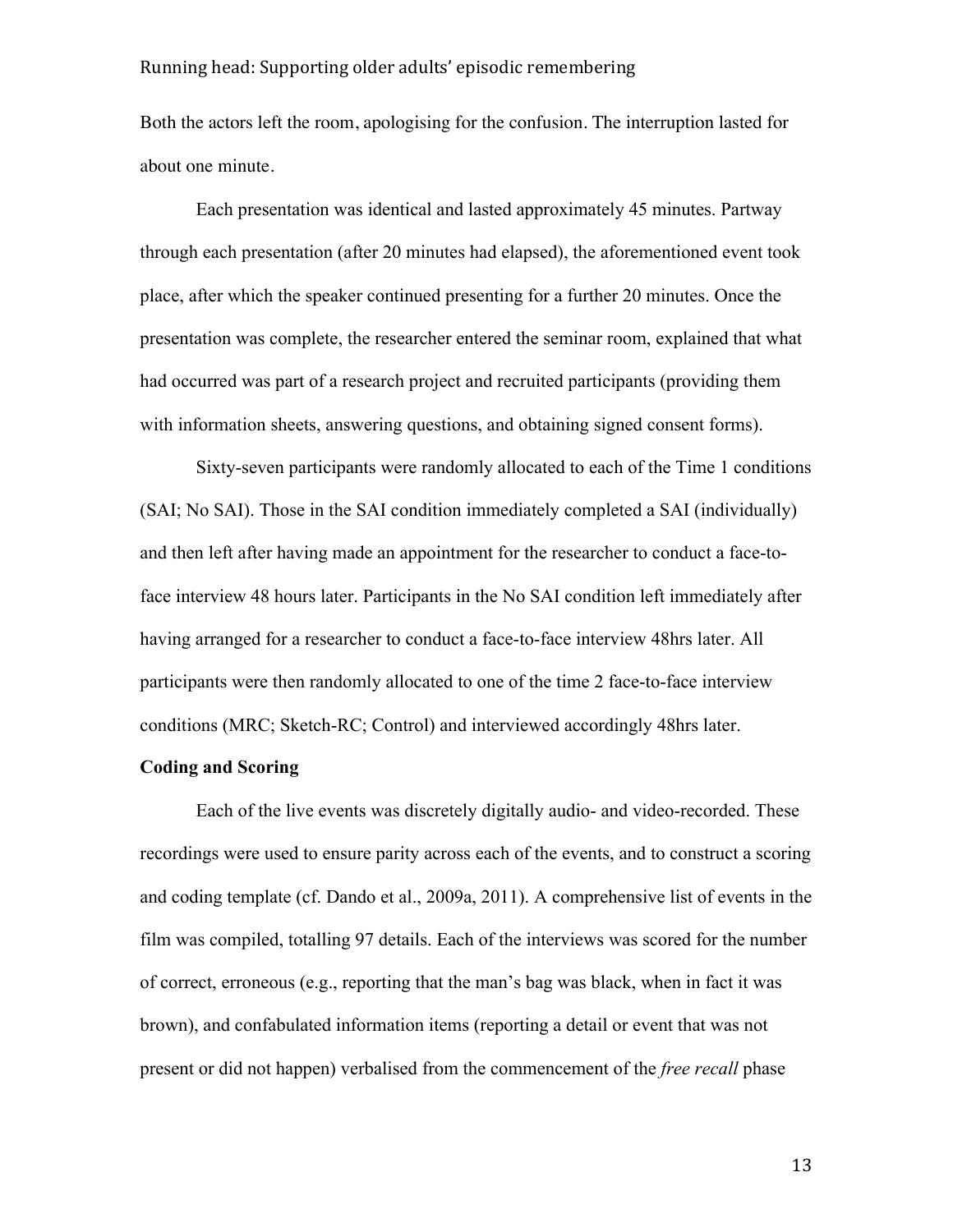until the end of the *questioning* phase. The position within the interview that the information was verbalised was noted (free recall or questioning), and information items were only scored once (on first mention).

Fifty interviews were selected at random and coded independently by a research assistant who was naive to the aims of the experiment and hypotheses. Pearson's correlations were calculated for the three performance measures. Results indicated good inter-relater reliability for all three measures: total correct,  $r(50) = .816$ ,  $p = .007$ ; total errors,  $r(50) = .889$ ,  $p = .003$ ; total confabulations,  $r(50) = .922$ ,  $p = .001$ 

#### **Results**

# **Manipulation Checks**

No significant differences emerged across the experimental conditions for age, GDS scores, and MMSE, all *Fs* < 1.748, all *p*s > .128. (see Table 1 for the manipulation means and standard deviations).

#### Table 1.

*Means and standard deviations (in parenthesis) across experimental conditions for age, MMSE scores, and GDS scores, N = 134.*

|            | Condition    |              |              |                   |              |                 |
|------------|--------------|--------------|--------------|-------------------|--------------|-----------------|
|            | Sketch-RC    | MRC          | Control      | $SAI + Sketch-RC$ | $SAI + MRC$  | $SAI + Control$ |
| Age        | 72.39 (6.18) | 71.27 (5.73) | 73.86 (7.07) | 70.86 (3.97)      | 69.78 (4.00) | 70.86 (5.11)    |
| MMSE       | 29.70 (3.39) | 29.09 (1.29) | 29.01 (1.07) | 29.00 (.976)      | 29.04 (.976) | 28.68 (1.211)   |
| <b>GDS</b> | 2.26(1.76)   | 2.36(1.46)   | 2.27(1.24)   | 3.00(1.77)        | 2.30(1.89)   | 3.36(1.81)      |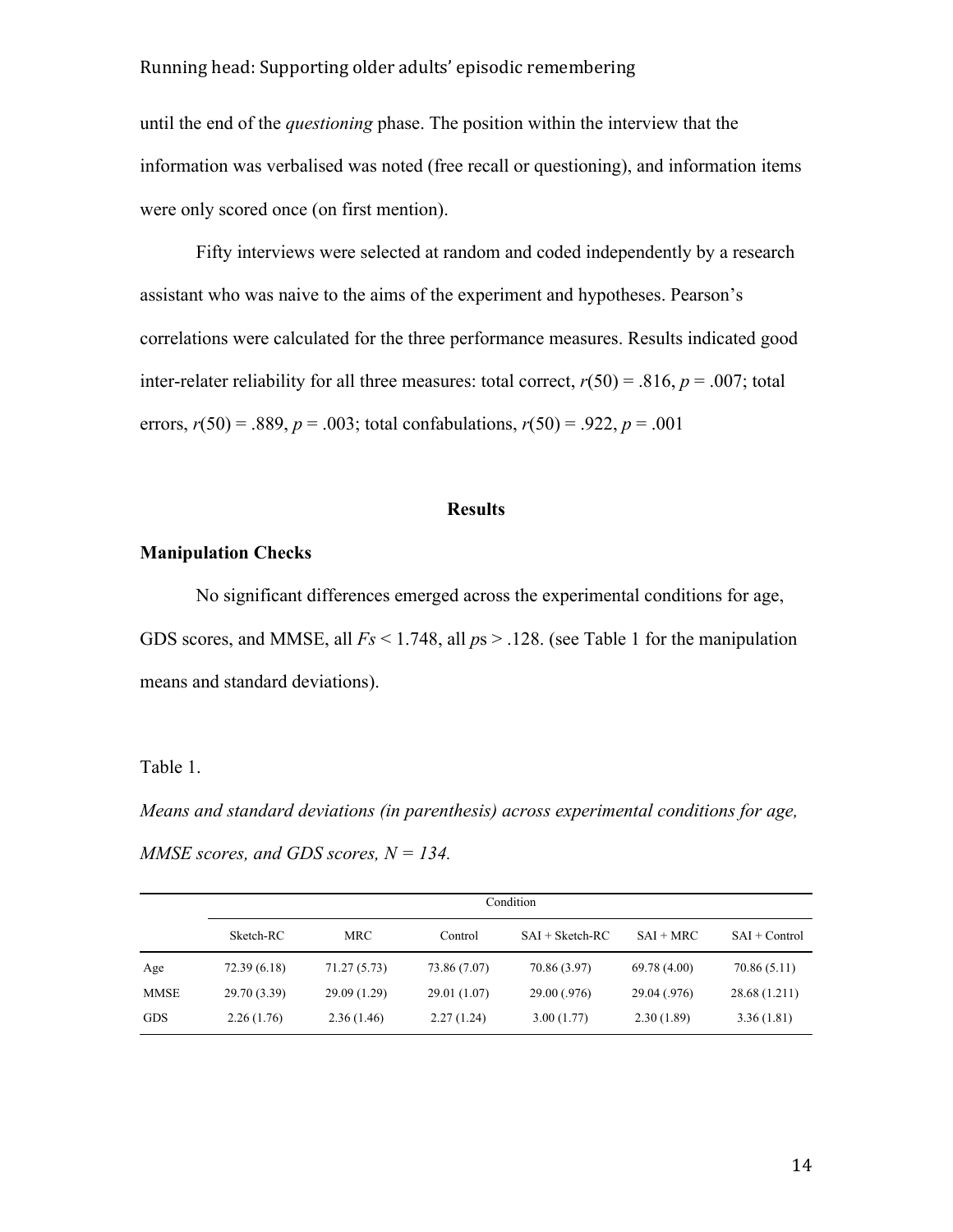# **Analysis Approach**

A 2 (Time 1: SAI; No SAI) X 3 (Time 2: Mental Reinstatement of Context Interview; Sketch Reinstatement of Context Interview; Control interview) ANOVA with interviewer as a random effect investigated global memory performance as function of, correct items recalled, inaccurate items recalled, confabulations, and percentage accuracy. Interviews comprised two distinct phases. The analysis of global episodic performance alone provides little information about the impact of our manipulations or pre interview interventions (here the SAI) on the 'parts' of the interview, and whether they contribute to global performance in a positive and meaningful manner. Thus, in order to fully understand the impact of our experimental manipulations and the locus of any effects we also analysed performance as a function of interview phase. All significant interactions were investigated via planned comparisons (applying Bonferroni's correction) with reference to our hypotheses whereby the SAI conditions (SAI + Control; SAI + MRC; SAI + Sketch-RC) were compared to the control (no SAI) conditions, and the SAI + Sketch-RC was compared to all other conditions.

# **Overall Memory Performance**

**Correct recall.** Analysis revealed significant Time 1,  $F(1, 4.253) = 17.075$ , *p*  $= .013$ ,  $\eta_p^2 = .80$ , and Time 2, *F* (2, 12.427) = 45.111, *p* < .001,  $\eta_p^2 = .87$ , main effects, (see Table 2 for main effect means, SDs and CIs) and a significant Time 1 X Time 2 interaction,  $F(2, 9.932) = 7.627$ ,  $p < .010$ ,  $\eta_p^2 = .61$ , for the amount of correct information recalled at Time 2 (see Table 3 for interactions means, SDs and CIs). The random effect of Time 2 interviewer was non-significant,  $F = .825$ ,  $p = .592$ .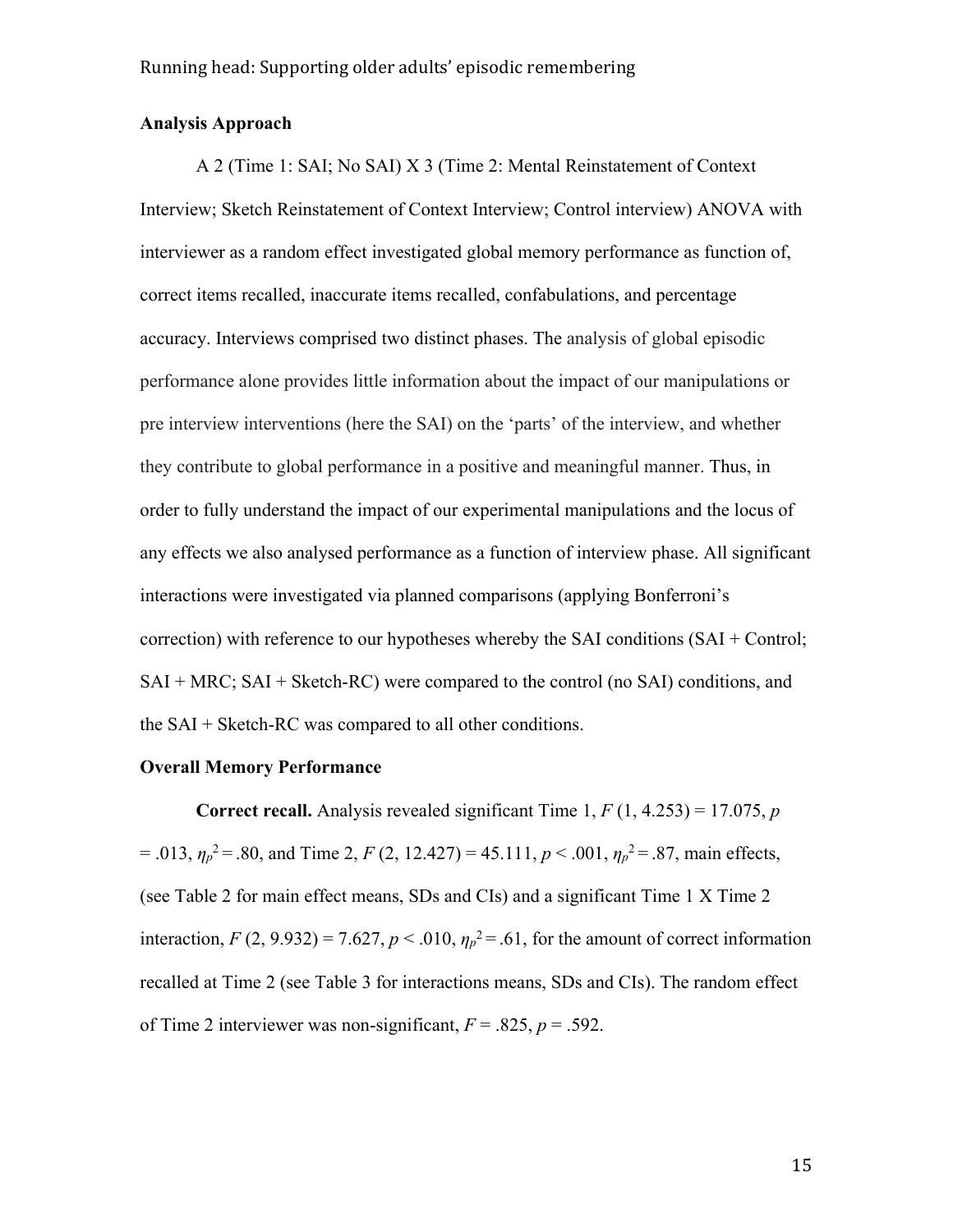Table 2. *Main effects for global memory performance across conditions (means, SDs, Confidence Intervals for % accuracy, correct, errors and confabulations.)* 

|                | SAI           | No SAI       | Sketch-RC          | <b>MRC</b>   | Control      |
|----------------|---------------|--------------|--------------------|--------------|--------------|
|                |               |              | Mean $(SD)$ 95% CI |              |              |
| Correct        | 41.23 (12.43) | 34.55 (8.17) | 46.29 (10.98)      | 36.47 (8.27) | 30.00(6.87)  |
|                | 39.12; 43.33  | 32.42; 36.69 | 43.54; 49.04       | 33.97; 38.97 | 27.42; 32.59 |
| Errors         | 2.87(1.83)    | 3.47(1.48)   | 2.96(1.23)         | 3.43(1.64)   | 3.19(1.65)   |
|                | 2.46; 3.29    | 3.05:3.89    | 2.43; 3.51         | 2.94; 3.93   | 2.68; 3.70   |
| Confabulations | .44(1.03)     | 2.15(1.33)   | .51(.87)           | 2.14(1.90)   | 1.53(1.35)   |
|                | .21: .72      | 1.90; 2.48   | .14;88             | 1.80; 2.48   | 1.18; 1.88   |
| $%$ Accuracy   | 91.79 (4.58)  | 85.71 (5.39) | 92.67 (3.66)       | 87.16 (6.58) | 86.53 (5.39) |
|                | 90.78; 92.80  | 84.76; 86.80 | 93.14; 96.68       | 85.81; 88.40 | 85.28; 87.78 |

Irrespective of Time 2 interview condition, participants who completed a SAI at Time 1 recalled significantly more correct information at Time 2 than those who did not. Irrespective of Time 1 condition, participants in the Sketch-RC condition recalled more correct information than those in both the MRC and Control,  $p < .001$ . Participants in the MRC recalled more correct information than those in the Control,  $p \le 0.001$  (see Table 2) for main effects).

Participants in the  $SAI + Sketch-RC$ ,  $SAI + Control$  and  $SAI + MRC$  all recalled more correct information than those in the no SAI conditions,  $p \le 0.001$ . Participants in the SAI + Sketch-RC condition recalled more correct items than those in the SAI + MRC and  $SAI + Control$ ,  $p < .001$ . Participants in the  $SAI + MRC$  condition recalled more correct information than those in the SAI + Control,  $p < .001$  (see Table 3 for interaction effects).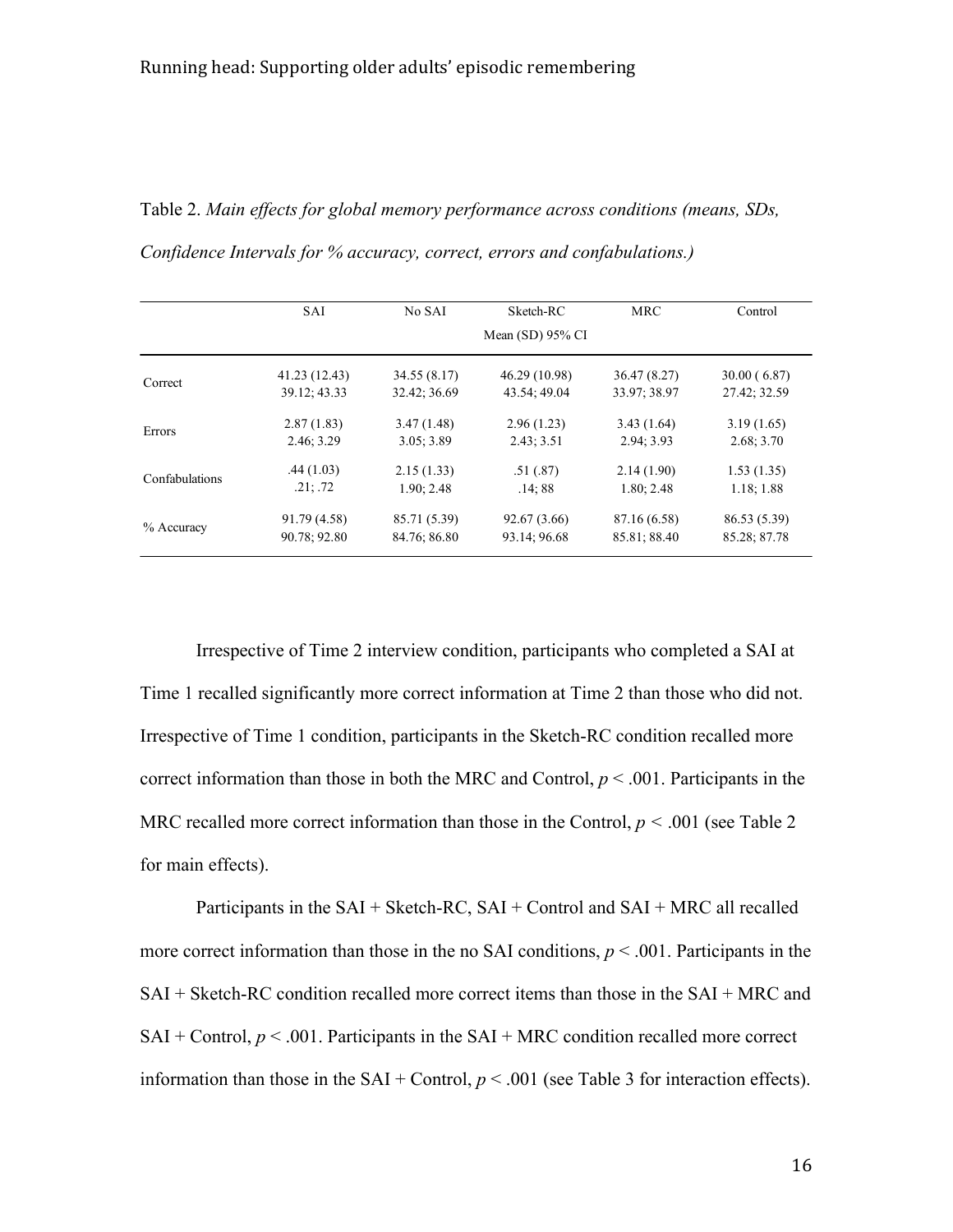**Errors.** The Time 1 main effect for the number of errors was significant, *F* (1, 5.191) = 9.916,  $p = 0.024$ ,  $\eta_p^2 = 0.66$  (see Table 2). Participants who completed a SAI at Time 1 made fewer errors at Time 2 than those who did not complete a SAI. The Time 2 main effect and Time 1 X Time 2 interaction were non-significant, all *F*s < 1.237, all *ps* > .330 (see Table 3). The random effect of Time 2 interviewer for number of errors was also non-significant,  $F = .383$ ,  $p = .865$ .

Table 3. *Interaction effects across conditions for global memory performance means, SDs and Confidence Intervals (% accuracy, correct, errors and confabulations).*

|                | $SAI + Control$       | $SAI + Sketch-RC$ | $SAI + MRC$  | $No SAI + Control$ | $No SAI + Sketch RC$ | $No SAI + MRC$ |  |  |
|----------------|-----------------------|-------------------|--------------|--------------------|----------------------|----------------|--|--|
|                | Mean $(SD)$<br>95% CI |                   |              |                    |                      |                |  |  |
| Correct        | 31.78 (7.79)          | 52.76 (9.77)      | 39.15 (7.97) | 28.52 (5.99)       | 40.90 (7.74)         | 34.24 (7.72)   |  |  |
|                | 28.11; 35.46          | 49.16; 56.38      | 35.49; 42.80 | 24.90; 32.13       | 36.86; 44.94         | 30.82; 37.66   |  |  |
| Errors         | 3.14(1.83)            | 2.55(1.22)        | 3.99(1.62)   | 3.23(1.48)         | 3.22(1.17)           | 3.86(1.58)     |  |  |
|                | 2.32; 3.95            | 2.00:3.09         | 2.30:3.70    | 2.57:3.88          | 2.71:3.72            | 3.16; 4.57     |  |  |
| Confabulations | .73(1.03)             | .18(.50)          | .48(0.73)    | 2.05(1.33)         | .87(1.01)            | 3.55(1.40)     |  |  |
|                | .27:1.18              | $-.04: .40$       | .16; .79     | 1.46; 2.63         | .43:1.31             | 2.92:4.17      |  |  |
| % Accuracy     | 88.32 (4.61)          | 94.91 (2.37)      | 92.13 (3.91) | 84.73 (5.61)       | 90.43 (3.35)         | 82.18 (4.65)   |  |  |
|                | 86.27; 90.36          | 93.86; 95.96      | 90.44; 93.82 | 82.24; 87.22       | 88.98; 91.89         | 80.12; 84.24   |  |  |

**Confabulations.** Significant Time 1,  $F(1, 4.785) = 85.940, p < .001, \eta_p^2 = .95,$ and Time 2,  $F(2, 11.665) = 15.928, p < .001, \eta_p^2 = .73$ , main effects, and a significant Time 1 X Time 2 interaction,  $F(2, 10.724) = 15.876$ ,  $p = .001$ ,  $\eta_p^2 = .75$ , emerged for the number of confabulations (see Table 2). The random effect of Time 2 interviewer for was non-significant,  $F = .477$ ,  $p = .806$ . Participants who completed a SAI at Time 1 confabulated less at Time 2 than those who did not complete a SAI. Participants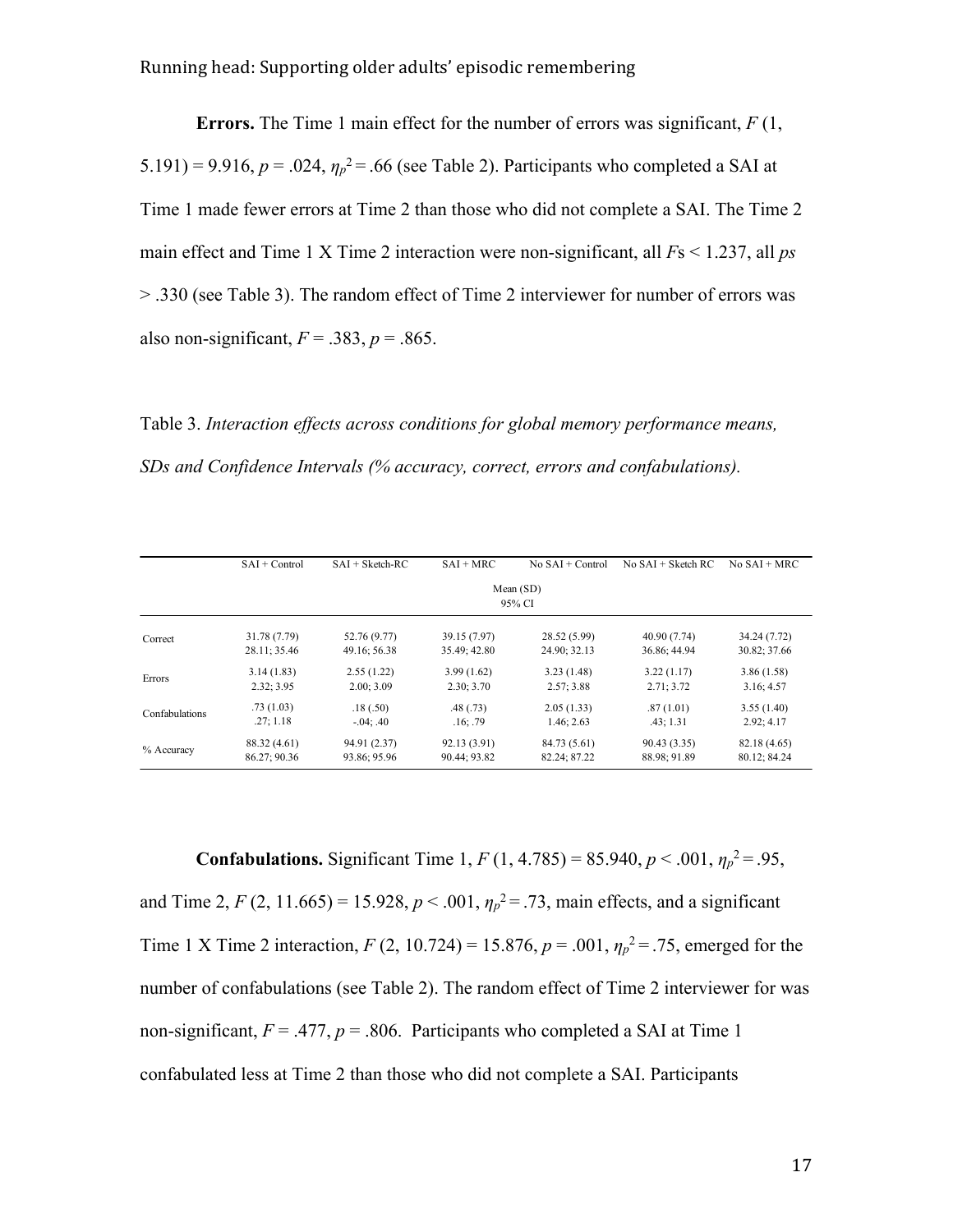interviewed using the Sketch-RC confabulated less than those in both the control and MRC interview conditions,  $p < .001$ . There was no difference for the number of confabulations between the Control and MRC,  $p = .060$ . Participants in the SAI + Sketch- $RC$ ,  $SAI + Control$  and  $SAI + MRC$  all confabulated significantly less than those in the no SAI conditions,  $p < .001$ . Participants in the SAI + Sketch-RC confabulated less than those in the SAI + Control and SAI + MRC,  $p = .002$ . No significant difference emerged between the  $SAI + Control$  and  $SAI + MRC$  conditions  $p = .358$ .

**Accuracy.** Significant Time 1,  $F(1, 128) = 68.244$ ,  $p < .00$ ,  $\eta_p^2 = .35$ , and Time 2,  $F(2, 128) = 28.942, p < .001, \eta_p^2 = .31$ , main effects, and a significant Time 1 X Time 2 interaction,  $F(2, 128) = 7.449$ ,  $p = .001$ ,  $\eta_p^2 = .10$ , emerged for percentage accuracy (see Table 2 for main effects and Table 3 for interactions). Participants who completed a SAI at Time 1 were significantly more accurate at Time 2 than those who did not complete a SAI. Participants interviewed using the Sketch-RC were more accurate than those in both the control and MRC interview conditions,  $p < .001$ . There was no difference between the Control and MRC,  $p = .124$ .

Participants in the  $SAI + Sketch-RC$  and  $SAI + MRC$  were more accurate than those in the no SAI conditions,  $p < .001$ , with no significant difference between the former two conditions,  $p = 0.088$ . Participants in the SAI + Sketch-RC and SAI + MRC were more accurate than those in the  $SAI + Control$ ,  $p = .001$ .

#### **Interview Phase Performance**

Time 2 interviews comprised two distinct recall attempts, namely a *free recall*  (which included the MRC manipulation according to condition: No MRC; Sketch-RC;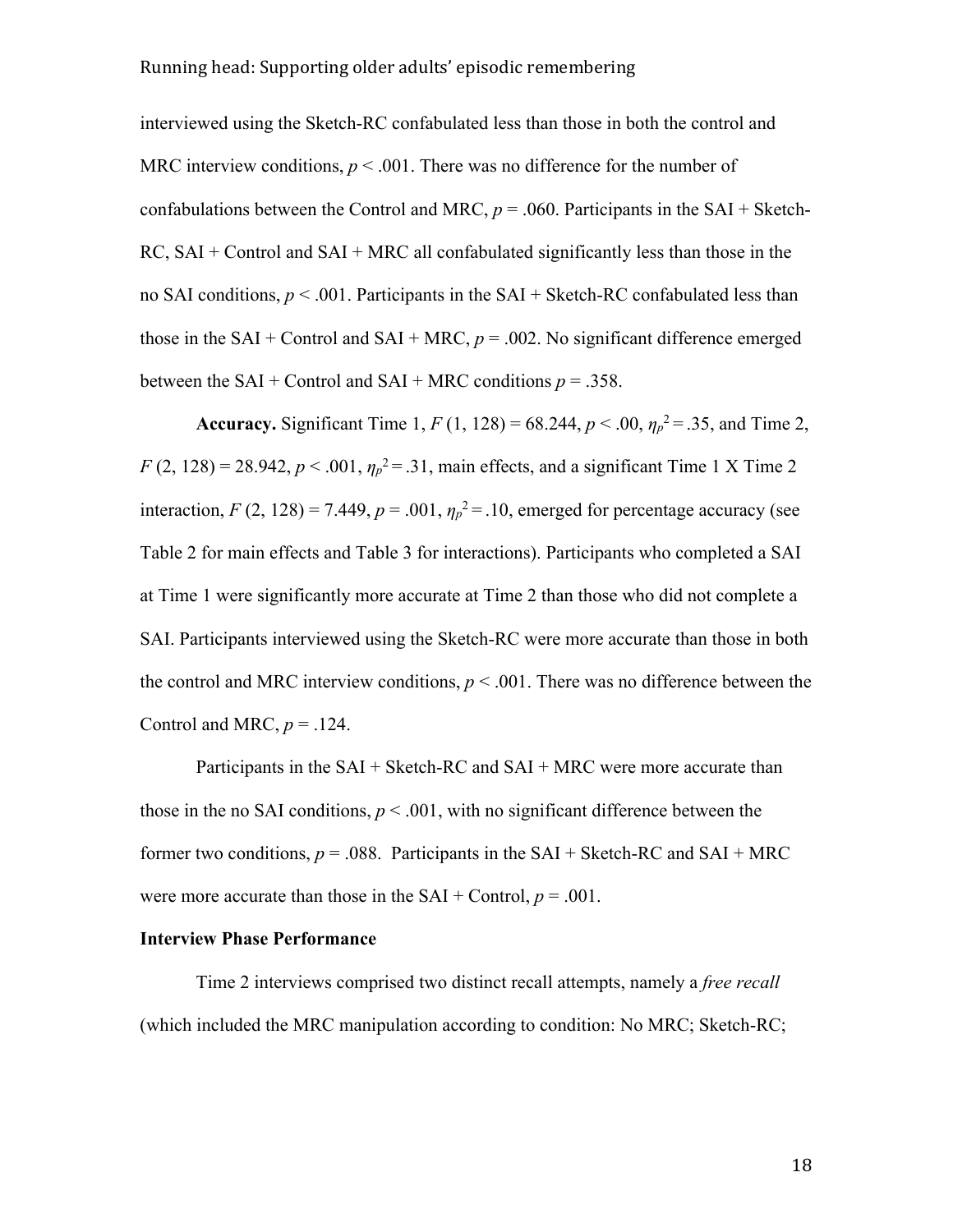MRC) and *questioning*. Here we analysed correct recall as a function of phase, accuracy and collapsed errors and confabulations, referring to this measure as inaccurate recall.

**Free recall correct.** Significant Time 1,  $F(1, 128) = 28.033$ ,  $p < .001$ ,  $\eta_p^2 = .18$ , and Time 2,  $F(2, 128) = 67.726$ ,  $p < .001$ ,  $\eta_p^2 = .51$ , main effects (see Table 4) and a significant Time 1 X Time 2 interaction,  $F(2, 128) = 6.668$ ,  $p = .002$ ,  $\eta_p^2 = .09$  emerged (see Table 5 for interaction means and CIs). Participants who completed a SAI at Time 1 recalled more correct information than those who did not (. Participants in the Sketch-RC condition recalled more correct information than those in both the MRC and Control conditions,  $p \le 0.001$ , and participants in the MRC condition recalled more correct information than those in the Control,  $p = 002$ . Participants in SAI + Sketch-RC, SAI + Control and SAI + MRC conditions all recalled more correct information than those in the no SAI conditions,  $p < 001$ . Participants in both the SAI + Sketch-RC and SAI + MRC recalled more correct information than those in the  $SAI + Control$ ,  $p < .001$ . Participants in the SAI + Sketch-RC recalled more correct information that those in the  $SAI + MRC, p < .001.$ 

**Free recall inaccurate.** Significant Time 1,  $F(1, 128) = 34.354, p < .001, \eta_p^2$  $= .21$ , and Time 2,  $F(2, 128) = 12.072$ ,  $p < .001$ ,  $\eta_p^2 = .13$ , main effects emerged for inaccurate recall (see Table 4 for main effects). The Time 1 X Time 2 interaction was non-significant (applying Bonferroni's correction),  $F = 3.552$ ,  $p = .032$  (see Table 5 for interactions). Participants who had completed a SAI at Time 1 made fewer errors than those who did not. Participants in the Sketch-RC condition made fewer errors than those in both the MRC and Control,  $p < .001$ . Participants in the Control condition made fewer errors in the than those in the MRC condition,  $p < .001$ .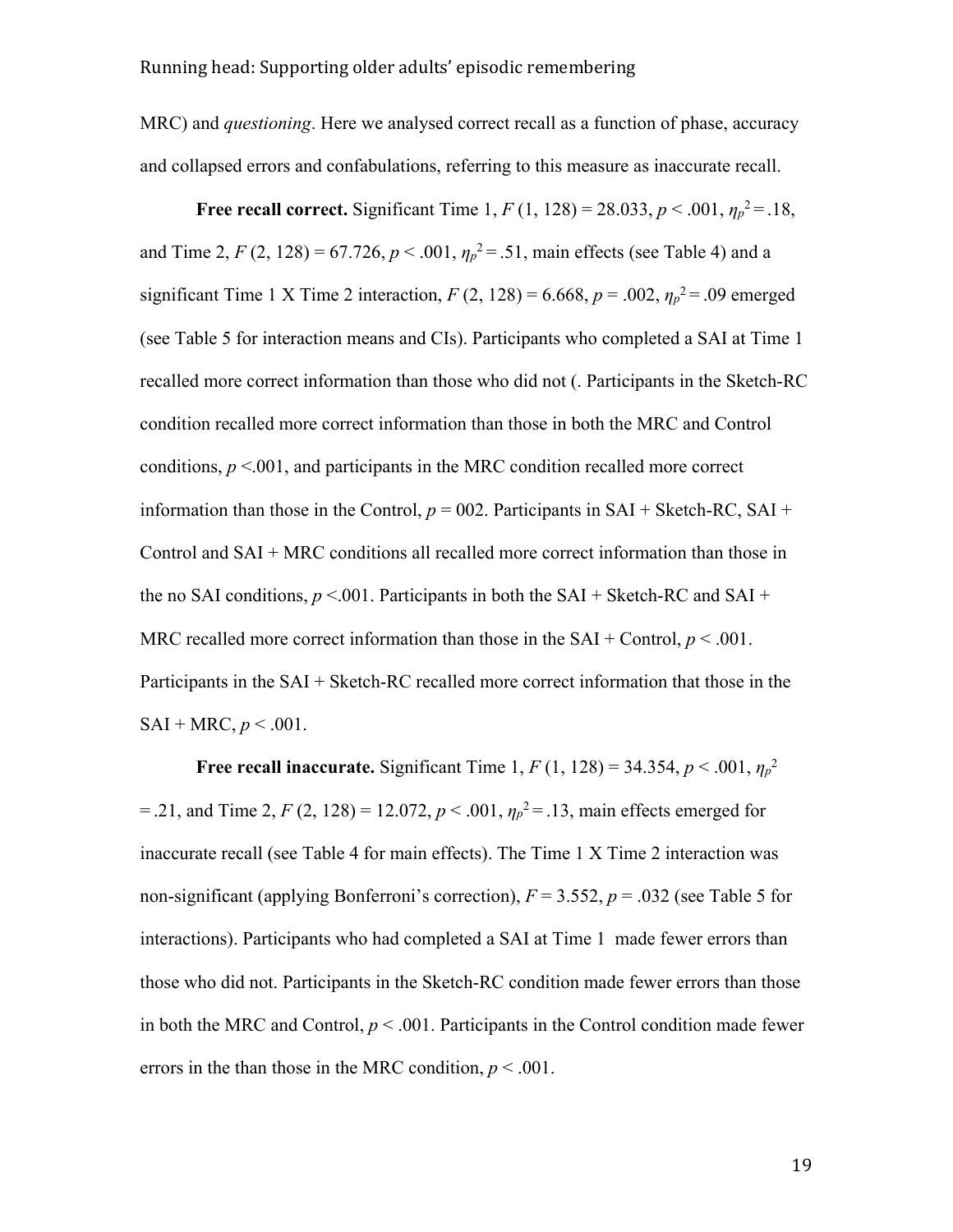Table 4. *Free recall and Questioning phase correct and inaccurate main effect means and % accuracy, SD and 95% CI (N = 134)* 

|                             | SAI          | No SAI        | Sketch-RC<br>Mean $(SD)$ 95% CI | <b>MRC</b>   | Control      |
|-----------------------------|--------------|---------------|---------------------------------|--------------|--------------|
| Correct Free Recall         | 29.37 (8.60) | 24.63 (6.52)  | 33.76 (6.97)                    | 26.20(5.87)  | 20.91(5.00)  |
|                             | 28.11; 30.68 | 23.28; 25.83  | 32.30; 35.42                    | 24.59; 27.71 | 19.33; 22.48 |
| Inaccurate Free Recall      | 1.15(.87)    | 2.12(1.22)    | 1.61(1.08)                      | 2.13(1.35)   | 1.16(0.79)   |
|                             | .91; 1.38    | 1.89.28; 2.63 | .86; 1.43                       | 1.86; 2.44   | 1.32; 1.90   |
| Free Recall % Accuracy      | 92 (15.83)   | 88 (12.17)    | 93 (13.53)                      | 88 (14.61)   | 89 (14.26)   |
|                             | 88.76; 95.41 | 85.24; 91.90  | 89.03; 97.14                    | 84.35; 92.46 | 85.39; 93.60 |
| Correct Questioning         | 11.58(5.76)  | 9.83(4.18)    | 12.13(6.22)                     | 11.00(4.47)  | 8.97(3.87)   |
|                             | 10.46; 12.73 | 8.65; 11.00   | 10.74; 13.56                    | 9.57; 12.44  | 7.53; 10.42  |
| <b>Inaccurate Questiong</b> | 2.21(1.23)   | 3.47(1.54)    | 2.21(1.28)                      | 3.29(1.86)   | 2.98(1.26)   |
|                             | 1.90; 2.52   | 3.13; 3.75    | 1.84; 2.59                      | 2.91; 3.67   | 2.59; 3.36   |
| Questioning % Accuracy      | 79 (13.24)   | 65(13.13)     | 77(12.53)                       | 71 (16.86)   | 69 (14.75)   |
|                             | 75.90; 82.17 | 62.57; 68.75  | 73.23; 81.00                    | 67.25; 74.87 | 65.13; 72.84 |

**Free recall percentage accuracy.** The Time 1 and Time 2 main effects for percentage accuracy in the free recall phases of interviews were non-significant, all *Fs* < 2.189, all *ps* >.141. However, there was a significant Time 1 X Time two interaction, *F*  $(2, 128) = 4.182, p = .017, \eta_p^2 = .06$ . Participants in the SAI + MRC and SAI + Sketch conditions were more accurate in the free recall, than those in the  $SAI + Control, p$  $= .002$ , with no difference between the former two conditions. Participants in SAI + MRC condition recalled more correct information than those in the Control (no SAI) + MRC condition,  $p = 0.01$ . No other significant interactions emerged.

**Questioning correct.** There was a significant Time 2 main effect for the amount of correct information recalled in the questioning phase,  $F(2, 128) = 4.823$ ,  $p = .010$ ,  $\eta_p^2$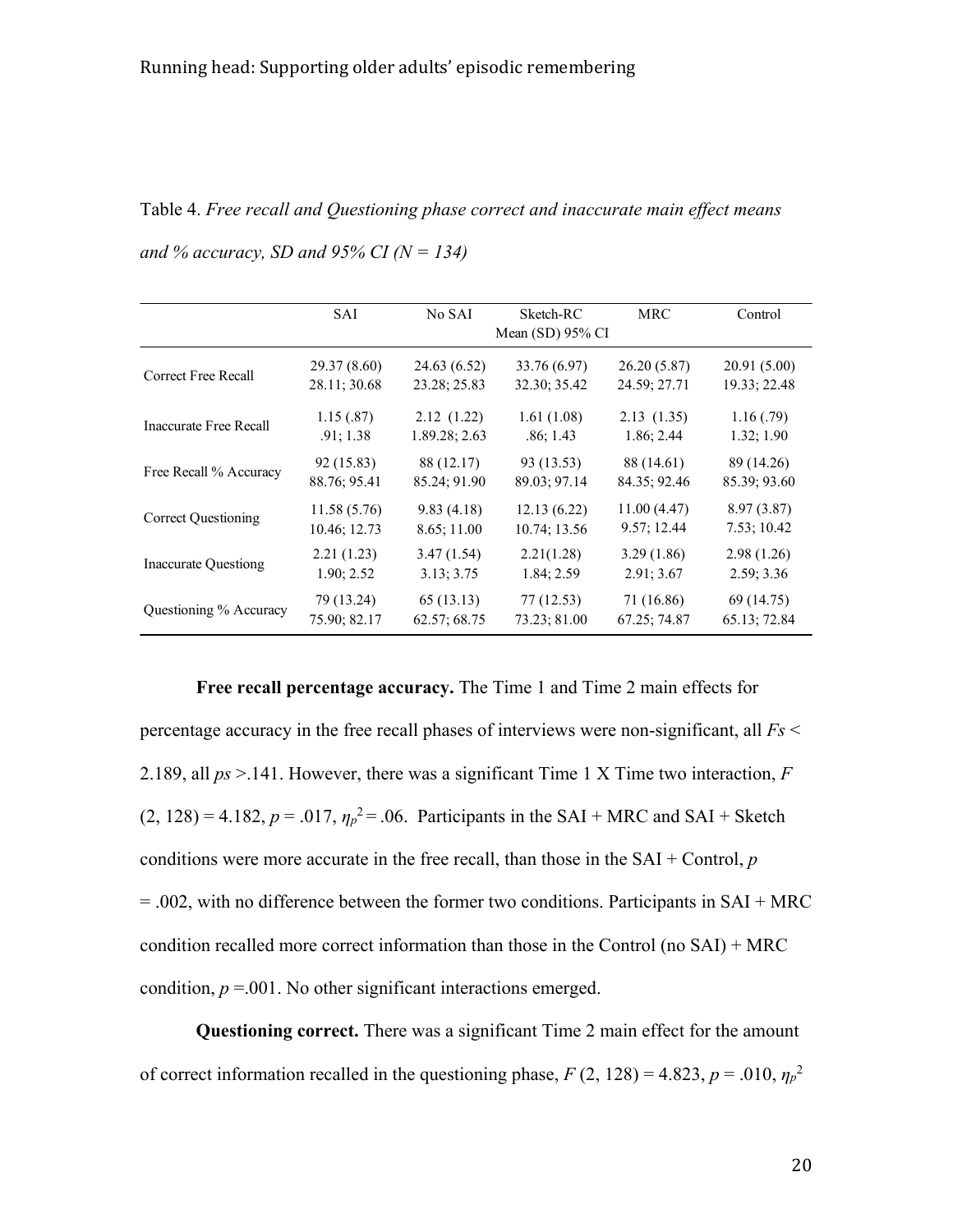= .70 (see Table 4). Both the Time 1 main effect and the Time 1 X Time 2 interaction were non-significant (applying Bonferroni's correction),  $F(1, 128) = 4.341$ ,  $p = .039$ , and,  $F(2, 128) = 2.330$ ,  $p = .101$ , respectively (see Table 5 for interactions). Participants in the Sketch-RC and MRC conditions recalled more correct information than those in the Control,  $p < .001$ , with no significant difference between the Sketch-RC and MRC conditions,  $p = .353$ .

**Questioning inaccurate.** Analysis revealed significant Time  $1, F(1, 128) =$ 31.201,  $p < .001$ ,  $\eta_p^2 = .20$ , and Time 2,  $F(2, 128) = 8.399$ ,  $p < .001$ ,  $\eta_p^2 = .12$ , main effects (see Table 4). The Time 1 X Time 2 interaction was non-significant, *F*= 3.107, *p* = .046 (see Table 5). Participants who had completed a SAI at Time 1 made fewer errors than those who did not complete a SAI. Participants in the Sketch-RC condition made fewer errors than those in both the MRC and Control conditions,  $p = .006$ , with no significant difference between the latter two conditions,  $p = .160$ .

Table 5. *Interview phase memory performance means, SDs and Confidence Intervals (correct, and inaccuracies) and % accuracy for interaction effects across conditions,*  $N =$ *134.*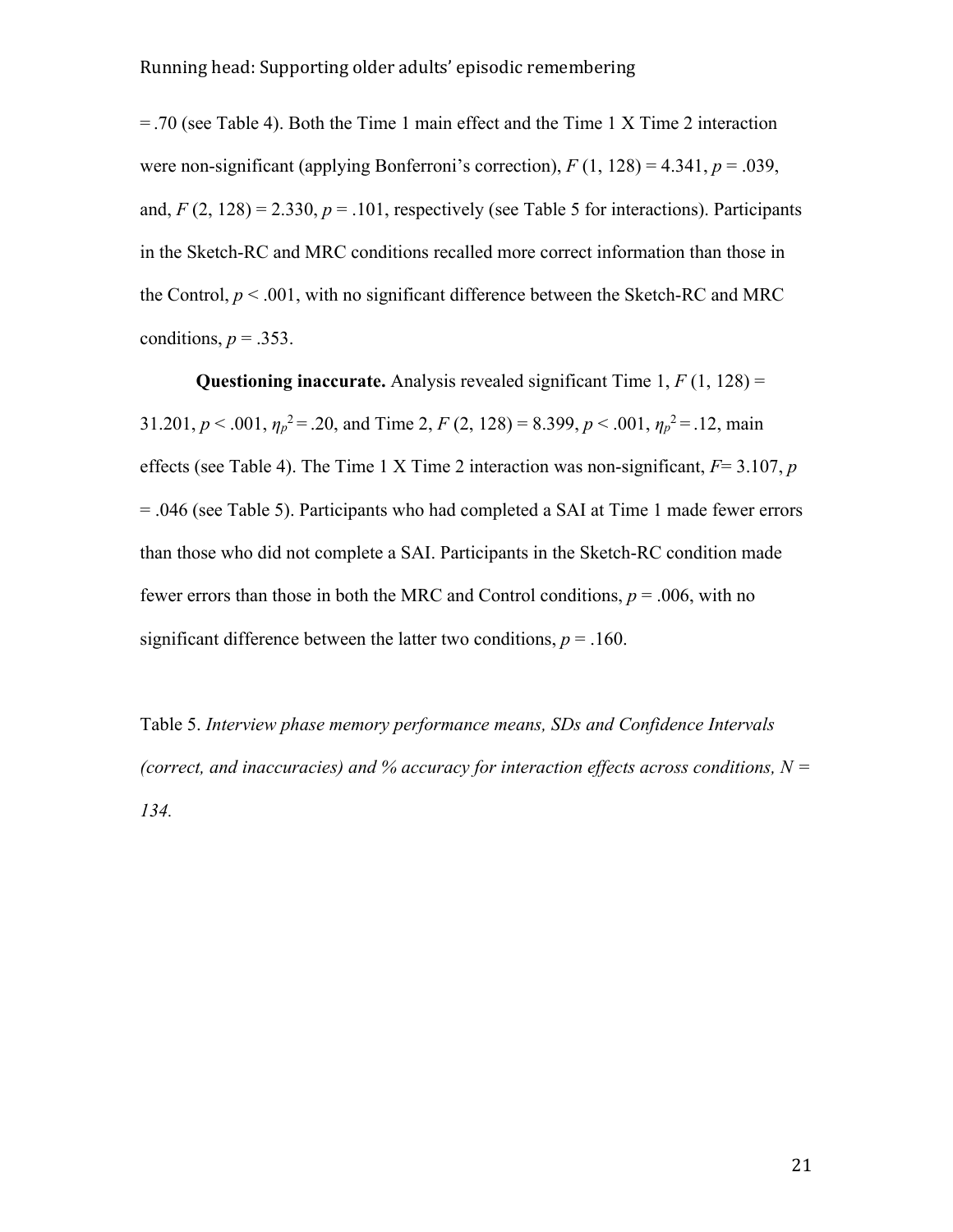|                            | $SAI + Control$ | $SAI + Sketch-RC$ | $SAI + MRC$  | $No SAI + Control$ | $No SAI + Sketch RC$ | $No SAI + MRC$ |  |
|----------------------------|-----------------|-------------------|--------------|--------------------|----------------------|----------------|--|
|                            | Mean(SD)        |                   |              |                    |                      |                |  |
| Free Recall Correct        | 21.45 (4.76)    | 38.45 (5.51)      | 28.26 (4.99) | 20.36(5.28)        | 29.26 (5.01)         | 24.04 (5.29)   |  |
|                            | 19.23; 23.68    | 36.22; 40.68      | 26.81; 30.44 | 18.13; 22.59       | 27.81; 31.44         | 21.82; 26.27   |  |
| Free Recall Inaccurate     | 1.32(0.89)      | .77(0.68)         | 1.35(0.93)   | 1.91(1.19)         | 1.52(0.73)           | 2.95(1.25)     |  |
|                            | .91; 1.73       | .36:1.18          | .95:1.78     | 1.50; 2.31         | 1.12; 1.92           | 2.54; 3.36     |  |
| Free Recall % Accuracy     | 89 (19.60)      | 93 (19.25)        | 95(9.10)     | 89 (5.45)          | 94 (3.23)            | 81 (18.49)     |  |
|                            | 83.38; 94.98    | 86.29: 97.89      | 89.32; 99.89 | 84.01; 95.62       | 88.41; 99.76         | 76.01; 87.62   |  |
| <b>Question Correct</b>    | 8.81 (3.49)     | 14.18(6.31)       | 11.74(5.22)  | 9.14(3.11)         | 10.09(5.57)          | 10.27(3.49)    |  |
|                            | 6.77; 10.87     | 12.13; 16.23      | 9:74 13.74   | 7.09; 11.18        | 8.08; 12.09          | 8.22; 12.32    |  |
| <b>Ouestion Inaccurate</b> | 2.59(1.14)      | 1.91(1.11)        | 2.13(1.39)   | 3.36(1.29)         | 2.52(1.12)           | 4.45(1.56)     |  |
|                            | 2.05:3.13       | 1.37; 2.45        | 1.60; 2.66   | 2.82; 3.90         | 1.99; 3.01           | 3.91; 4.99     |  |
| Question %Accuracy         | 73 (13.84)      | 83 (8.91)         | 80 (15.00)   | 71 (12.91)         | 64(12.11)            | 61 (13.06)     |  |
|                            | 68.10; 79.13    | 77.61; 88.39      | 75.11; 85.89 | 65.72; 76.27       | 58.97; 69.75         | 56.25; 67.02   |  |

**Questioning percentage accuracy.** There were significant Time 1 and Time 2 main effects for percentage accuracy in the questioning phases of interviews,  $F(1, 126) =$ 36.138,  $p < .001$ ,  $\eta_p^2 = .22$ , and,  $F(2, 126) = 4.685$ ,  $p = .010$ ,  $\eta_p^2 = .07$ , respectively. Participants who completed a SAI at Time 1 were more accurate when questioned than those who did not, and participants in the Sketch-RC condition at Time 2 were more accurate than those in both the Control and MRC condition,  $p = 0.001$ , with no significant difference between the Control and MRC conditions,  $p = .259$ . The Time 1 X Time two interaction was non-significant,  $F = 1.639$ ,  $p = .198$ .

#### **Discussion**

We examined two environmental support tools for assisting older adults' eyewitness performance, investigating whether the SAI might work to stabilize post experience memory, and how older witnesses might be best supported to recall event information in a subsequent face-to-face interview. In mimicking real life where eyewitnesses typically learn without intentional study and are required to consciously retrieve learned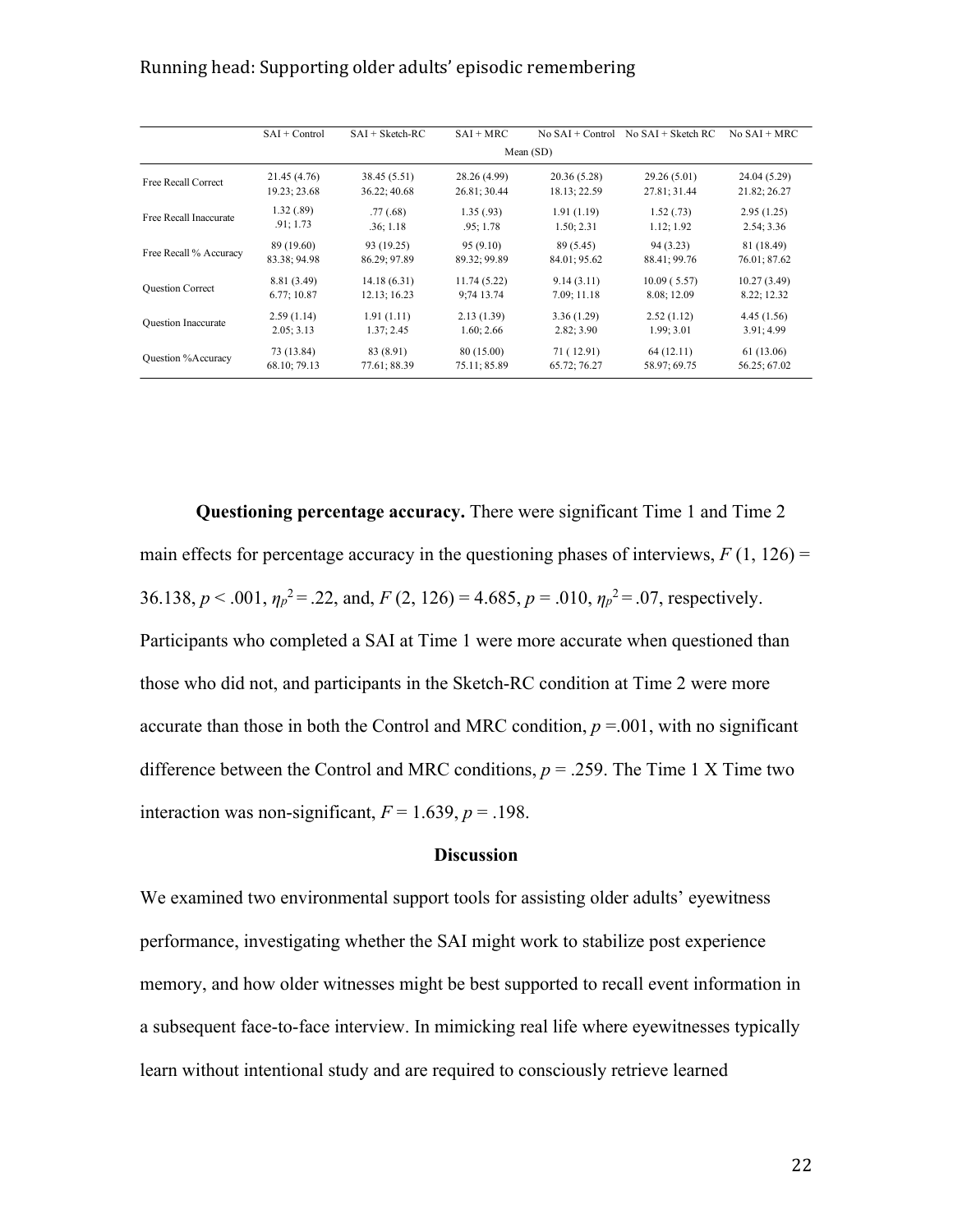information following a delay, we used a live event and refrained from conducting faceto-face interviews for forty-eight hours, thus bridging the gap between performance in artificial laboratory tasks and real world behaviour (e.g., Neisser, 1985; Roediger, Neisser, & Winograd, 1990). Incidental encoding of this nature does not allow rehearsal, and so offers a more robust test of environmental support techniques for use in eyewitness settings. Currently there is no comparable quick first retrieval method suitable for Criminal Justice purposes, and so we did not contrive an additional Time 1 retrieval condition, rather we mirrored likely practice in the real world.

Our first hypothesis, that a SAI administered soon after experiencing an event would improve later episodic performance in a face-to-face interview, was supported. Following a SAI, participants recalled approximately 17% more correct information in later face-to-face interviews (irrespective of interview condition), without an increase in errors or confabulated recall. The locus of the SAI superiority effect was the Free Recall phase, where participants recalled almost 20% more correct information items with approaching 40% fewer inaccuracies. No significant SAI effect emerged for correct recall in the questioning phase, but there was a significant reduction in intrusions. Participants were more accurate in their free recall when a SAI was followed by an interview at Time 2 that included some retrieval support (MRC and Sketch-RC), and the questioning phases of all conditions when a SAI was completed at Time 1. Similar SAI superiority effect results have been reported with younger adults (e.g., Gabbert et al., 2009; see Hope et al., 2011 for a review) and older adults in conditions of intentional encoding (Gawrylowicz, et al., 2014). Our results serve to further support the utility of the SAI for quickly collecting and preserving episodic information.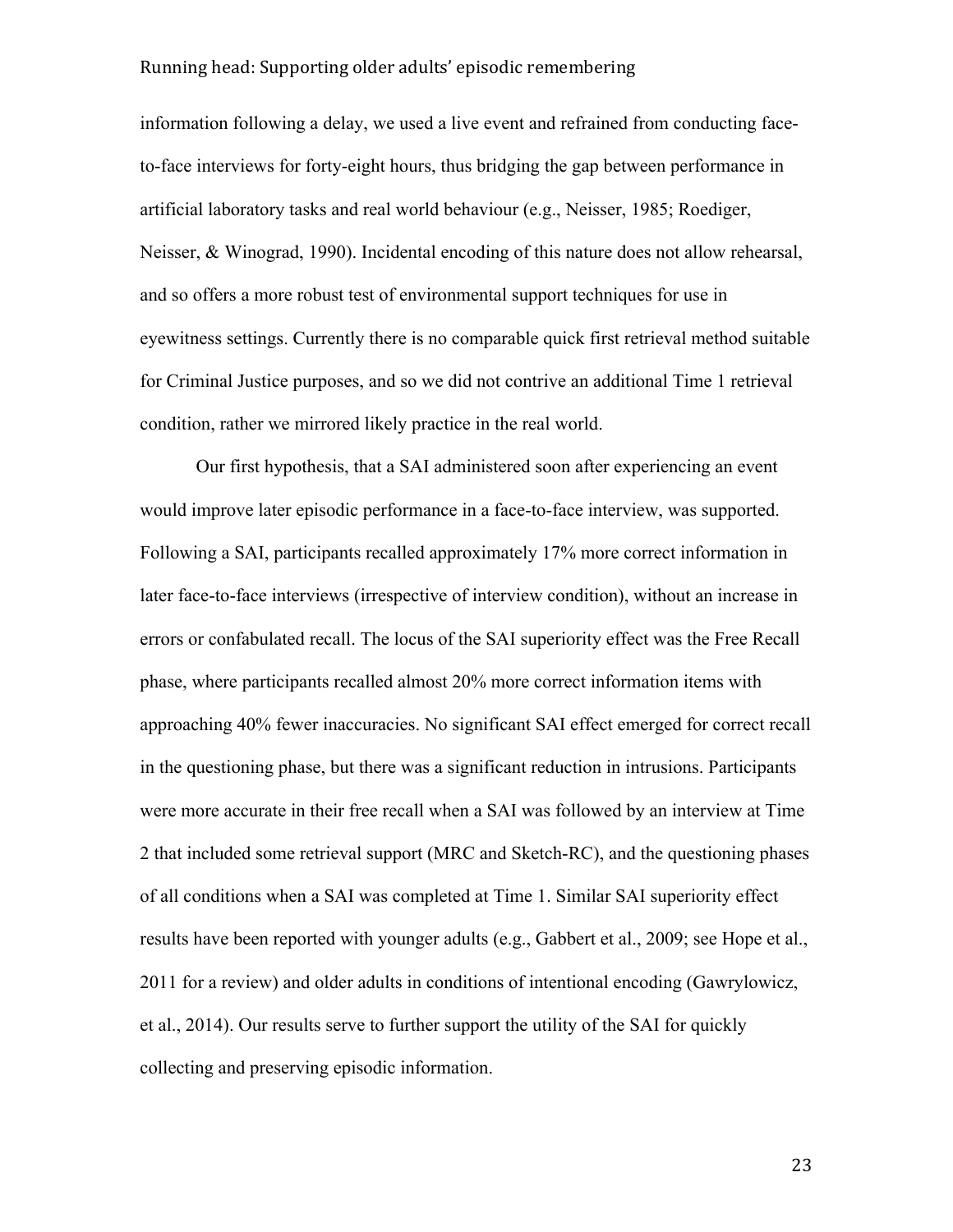Repeated remembering tends to increase the amount of correct information recalled subsequently due to practice and memory trace strengthening (Knutsson, Attwood & Johansson, 2011; Roediger & Karpickle, 2006). Our results are consistent with the 'testing' effect (McDaniel, Roediger, & McDermott, 2007; Roediger & Karpicke, 2006), and with predictions emanating from the theoretical literature concerning episodic retrieval delay, whereby longer retrieval delays are associated with increased hippocampal activity, whereas shorter delays are less effortful, typically resulting in more accurate retrieval decisions (Huijbers et al., 2010; McNaughton et al., 1995). Here, improved correct output without a concomitant increase in the reporting of errors indicates more accurate retrieval decisions.

Our second hypothesis was that a Sketch-RC interview would improve performance in a delayed interview (irrespective of whether participants had completed a SAI, or not). Our findings support this prediction whereby over the course of the interview Sketch-RC elicited approaching 35% and over 20% more correct information than the Control and MRC interviews, respectively. Moreover, this improved performance was accompanied by a significant reduction in confabulations and no increase in errors. Where the SAI is absent, episodic information cannot be immediately harvested. Self-generated retrieval cues activated through sketching has been found to reduce confabulations versus MRC and no support control *per se* (e.g., Dando et al., 2011; Dando, 2013; Mattison et al., 2015; 2018) and our results mirror these previous findings. Here, self-generated retrieval through sketching cues may have also helped to limit the negative impact of interference in the post-acquisition period thus reducing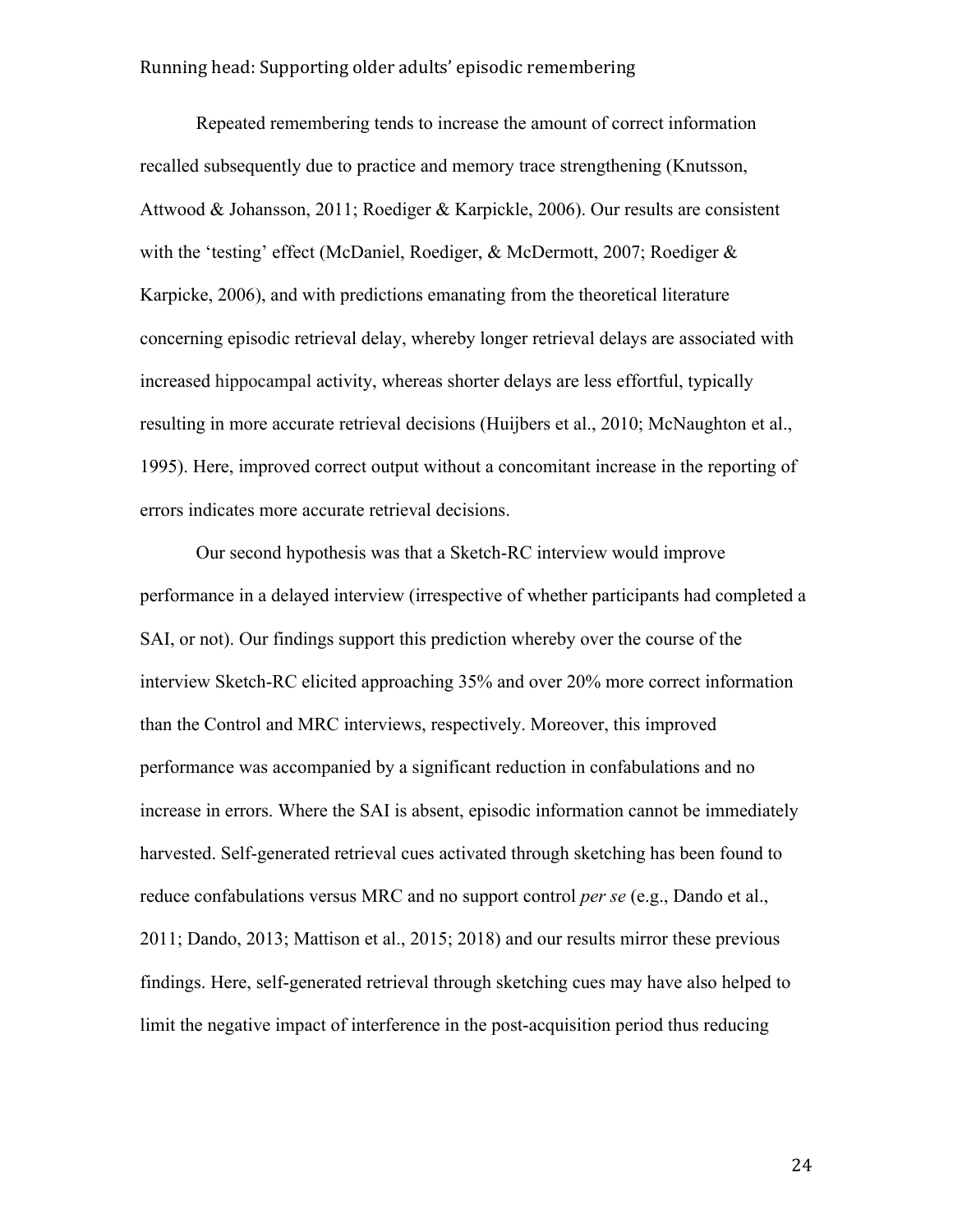confabulations, although research specifically designed to investigate this possibility is required.

MRC interviews were more effective than the Control, which is not unexpected since the Control interviews provided no retrieval support. Hence, improved performance without an increase in errors or confabulations is predicted by the support hypothesis (Bowler et al., 1997; Calcombe & Kramer, 2003), and our results concur with previous research in this area (e.g., Holliday et al., 2011; Wright & Holliday, 2007a; 2007b).

Sketch-RC significantly improved recall of correct information in both the Free Recall and Questioning phases with reduced intrusions, and participants were significantly more accurate in the questioning phase than those in all other conditions. A similar pattern of results emerged for MRC interviews, where participants outperformed those in the no support Control, but to a lesser extent. We found MRC to be less effective for older adults, but clearly some support was better than none. It has long been argued that information within memory is organised hierarchically, and that specific episodic information is organised at a lower level than many other memories (Conway, 2005). Sketch-RC may have stimulated a more rigorous search through the memory hierarchy in terms of encouraging more effortful generative retrieval attempts, rather that 'allowing' less-effortful direct retrieval, which involves the spontaneous activation of episodic information. Imaging is known to improve episodic first response performance (see Anderson, Dewhurst, & Nash, 2012), and both the MRC and Sketch-RC encourage imaging. In the case of the former, participants are instructed to mentally image the encoding context, and imaging is implicit in the latter technique because participants are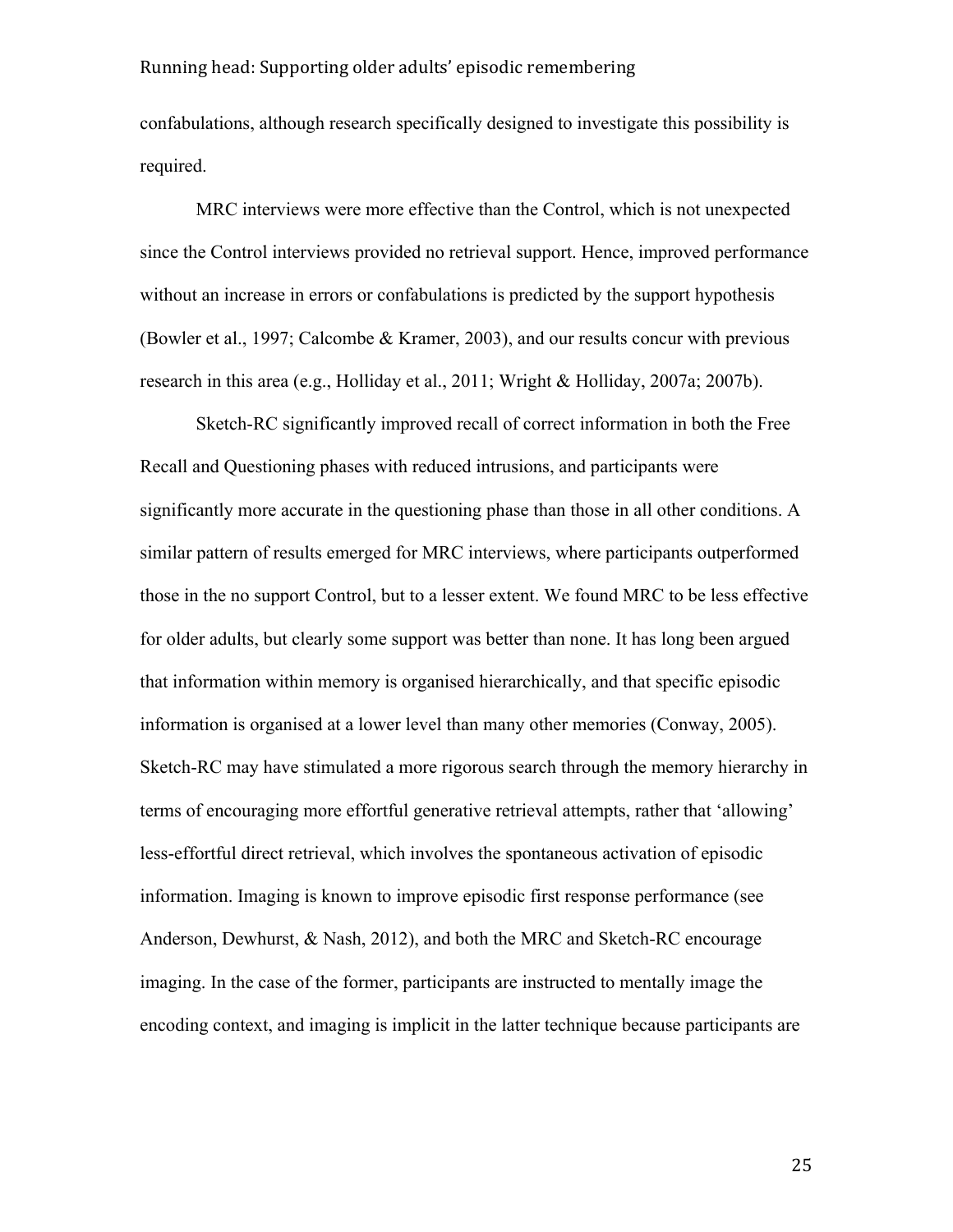instructed to draw (which necessarily includes imaging e.g., Calabrese & Marucci, 2006; Cohen & Bennett, 1997; Kontogianni et al., 2018).

Insight into the processes underpinning the Sketch-RC is offered by considering the *nature* of episodic memory, and the *method* of recovering this type of information in an interview setting. Retrieving episodic information is a constructive process (Schacter, & Addis, 2007, Schacter Addis, & Buckter, 2008), which in an eyewitness setting (in the UK and elsewhere) is directed and supported by the interviewer. Load theory proposes that increases in cognitive load (such as working memory load) depletes resources available for attention control and associated tasks. It is known that cognitive load is evoked by the instructions accompanying a task. For instance, the 'split-attention' effect refers to the separate presentation of domain elements that demand simultaneous processing (de Jong, 2010), which is what the MRC technique demands. For older adults, who experience reduced processing efficiency and diminished working memory capacity (e.g., Hashtroudi, et al., 1990; Park & Hedden, 2001; Salthouse, 1996), being asked to engage in the split attention, resource heavy MRC task may lessen the resources available for searching, retrieving, and verbalising episodic information. Further research is necessary to investigate these possible explanations for the differences between the MRC and Sketch-RC conditions.

Incompatible retrieval cues are also known to lessen recall performance. Yet in an eyewitness setting, an interviewer has no option but to assist the rememberer to mentally reinstate the context by providing a set of programmatic cues, presented similarly to every interviewee (the interviewer not having been present at the event, and having little idea as to what might constitute an effective retrieval cue). The benefits of the Sketch-RC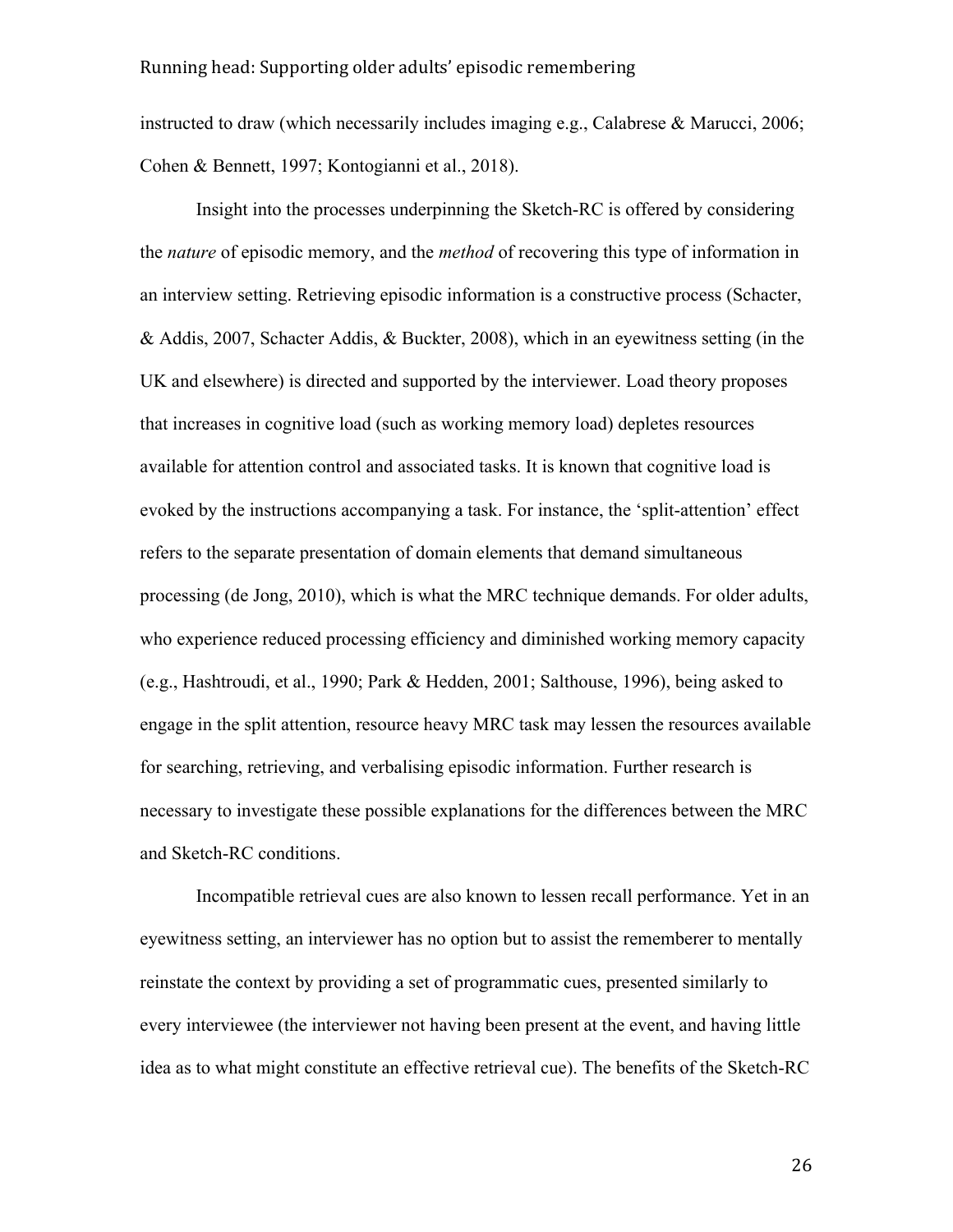may stem from the fact that participants are self-initiating, and as such are providing the most efficient cues to further remembering (see, Angel et al., 2010; Ceci & Tabor, 1981; Sauzeon et al., 2000; Wheeler & Gabbert, 2017). It is clear from this study, and the results of earlier work (Dando, 2013; Dando et al., 2009a; 2009b; 2011; Mattison et al., 2014) that the Sketch-RC offers an effective alternative to the MRC, and so is worth adding to toolbox of techniques available to cognitive interviewers.

Our results also supported our third hypothesis, that a SAI followed by a Sketch-RC interview would be the most effective combination for improving older adult's episodic performance. Overall, participants in this condition outperformed all others, recalling more correct information with far fewer confabulations, and accordingly were more accurate overall. The Sketch-RC technique was more effective when the memory trace is stronger (Knutsson, Attwood & Johansson, 2011; Roediger & Karpicke, 2006), an effect which appears to have arisen from having earlier completed an SAI, and which is apparent in both the free recall and questioning phases of the SAI + Sketch-RC condition. The SAI at Time 1 also improved the efficacy of the MRC (enhanced correct remembering in both free recall and questioning) and Control interviews, albeit not enough to equal or outperform the Sketch-RC interviews. The protective value of the SAI carried over, its positive effects persisting even when older adults were asked to perform a cognitively demanding, split-attention task, or had no retrieval support during a face-toface interview, again indicating the impact of quickly consolidating post event memory.

This study is not without its limitations. Our adult sample all lived independently in the community, but we did not collect demographic information concerning levels of education and general health, all of which have the potential to affect memory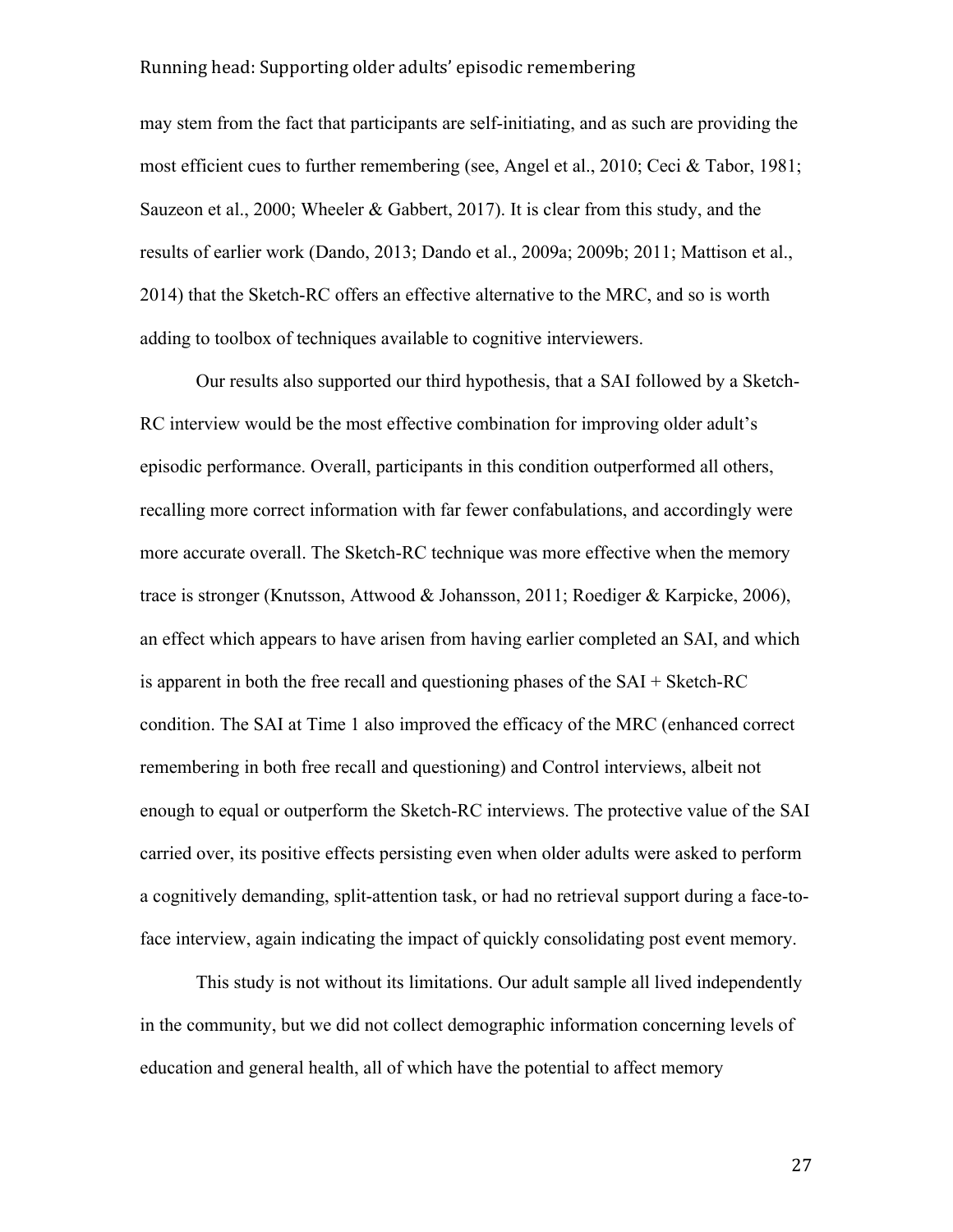performance. We did not sub divide our sample into young-old and old-old groups (e.g., Wright. Alison, & Holiday. 2007). The live unexpected nature of the paradigm used in this research did not allow us to control for age in this manner. Future research should consider controlling for these variables, although it is important to note that in applied settings interviewers/investigators cannot do this. Likewise, a control (younger) comparison group may be of interest. However, this research was concerned with improving older adult's performance, *per se*, rather than relative to a younger control and the applied literature concerning impoverished episodic performance versus younger groups is well established (e.g., Bartlett & Memon, 2007; García-Bajos, Migueles, & Aizpurua, 2012; Mello & Fisher, 1996). We did not consider the type of information recalled, and/or whether the type of information recalled from time 1 to time 2 was stable. User groups should be surveyed about the practicability and perceived effectiveness of both the SAI and Sketch-RC support tools.

Our discussion offers much fuel for future research in this area. It is important that theoretical accounts are applied to eyewitness memory settings in an attempt to understand the nature of real world behaviour – including performance by specific demographic groups where the literature identifies important likely differences or changes (e.g. as a function of age). Most memory theory has its roots in laboratory word list experiments, thus, contextualising theory in an applied setting presents significant methodological challenges. However, the integration of theory is critical. To conclude, we found that, both individually and in combination, the SAI and Sketch-RC facilitated increased correct remembering in older adults and reduced intrusions, which illustrates appropriate support can assist older adults to access justice. Remembering necessitates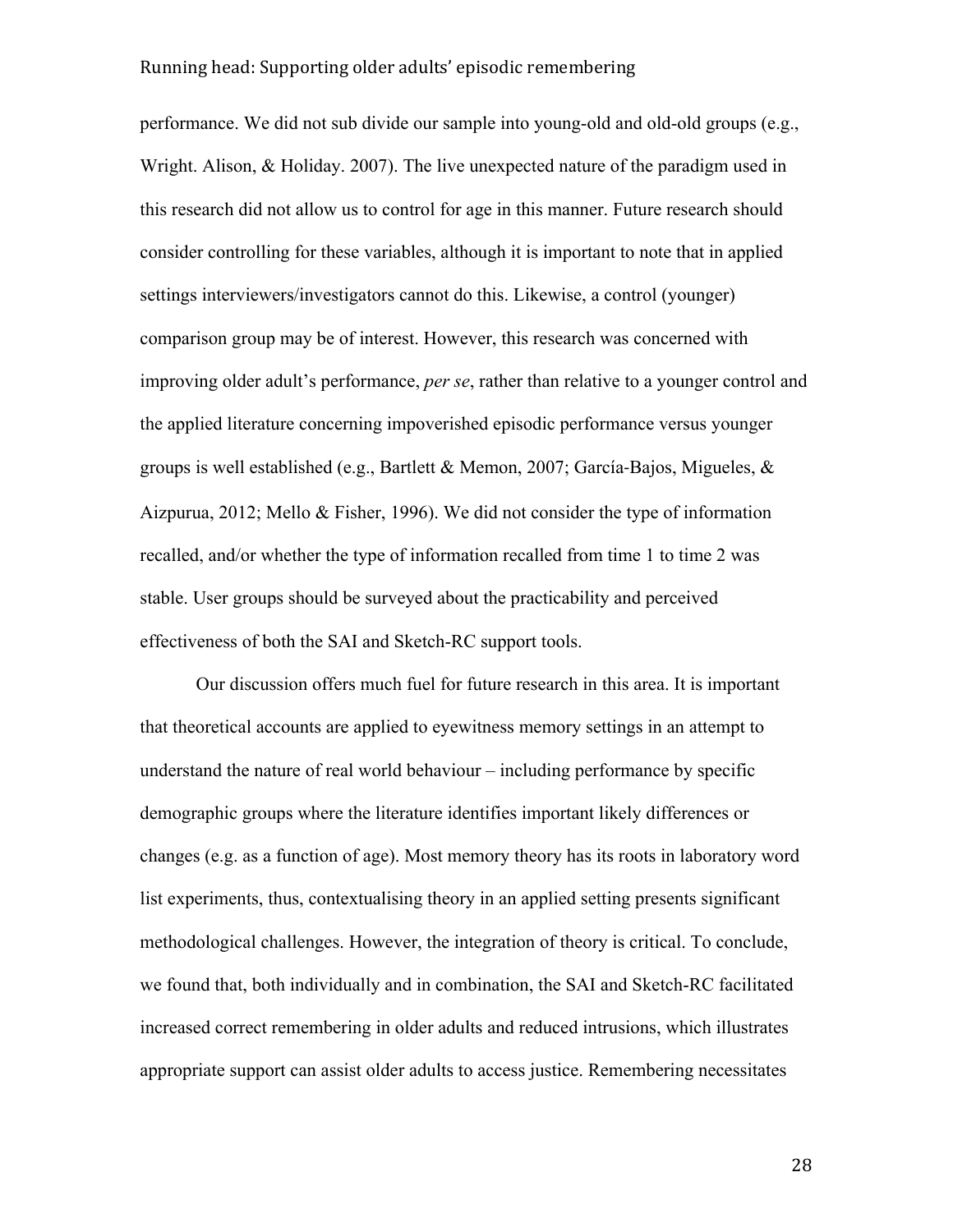selecting goal relevant information in a competitive environment, where irrelevant and erroneous information may also be available. The SAI apparently appears to assist the consolidation of memory, and helps maintain goal directed remembering across time, and the Sketch-RC facilitates the retrieval of more correct goal relevant information during post event face-to-face interviews.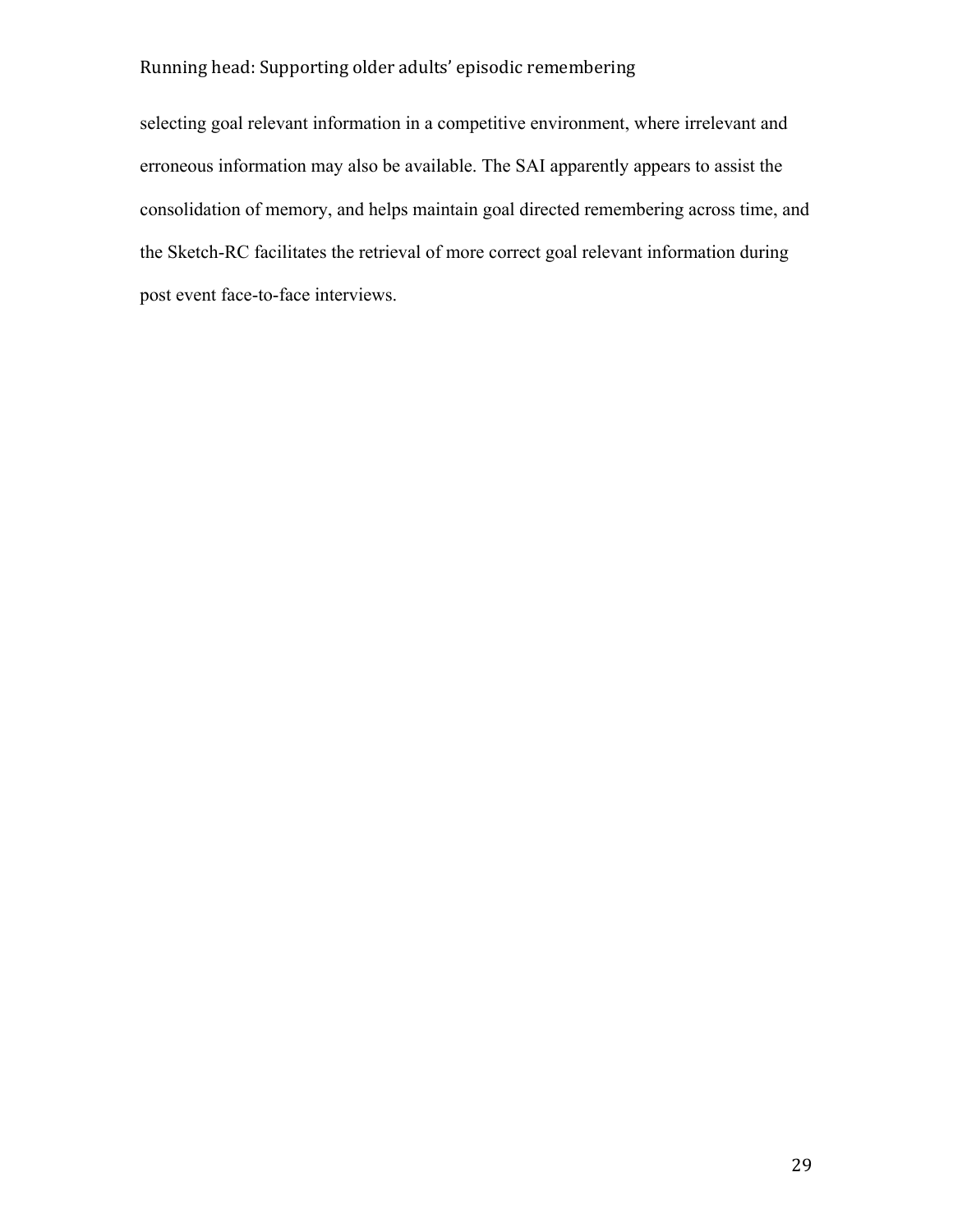# **References**

- Anderson, J. R. (1983). A spreading activation theory of memory. *Journal of Verbal Learning and Verbal Behavior, 22,* 261-295.
- Anderson, R. J., Dewhurst, S. A., & Nash, R. A. (2012). Shared cognitive processes underlying past and future thinking: The impact of imagery and concurrent task demands on event specificity. *Journal of Experimental Psychology, Learning, Memory, and Cognition, 38,* 356-365. doi: 10.1037/a0025451.
- Ayers, M.S. & Reder, L.M. (1998). A theoretical review of the misinformation effect: predictions from an activation-based memory model. *Psychonomic Bulletin & Review, 5,* 1-21.
- Angel, L., Fay, S., Bouazzaoui, B., Baudouin, A., & Isingrini, M. (2010). Protective role of educational level on episodic memory aging: An event-related potential study*. Brain and Cognition, 74,* 312-323. doi: 10.1016/j.bandc.210.08.012.
- Association Of Chief Police Officers (2009). *National Investigative Interviewing Strategy.* Wybosten, National Policing Improvement Agency.
- Bartlett, J. C., & Memon, A. (2007). *Eyewitness memory in young and older adults* (pp. 309-338). Mahwah, NJ: Lawrence Erlbaum.
- Bowler, D. M., Matthews, N. J. & Gardiner, J. M. (1997). Asperger's syndrome and memory: similarity to autism but not amnesia. *Neuropsychologia, 35*, 65-70. doi: 10.1016/S0028-3932(96)00054-1
- Brogden, M., & Nijhar, P. (2000). Crime, Abuse and the Elderly. London: Willan.
- Ballesteros, S. Nilsson, L., Lemaire, P. (2009). Aging cognition and neuroscience: An introduction. *European Journal of Cognitive Psychology, 21,* 161-175. doi: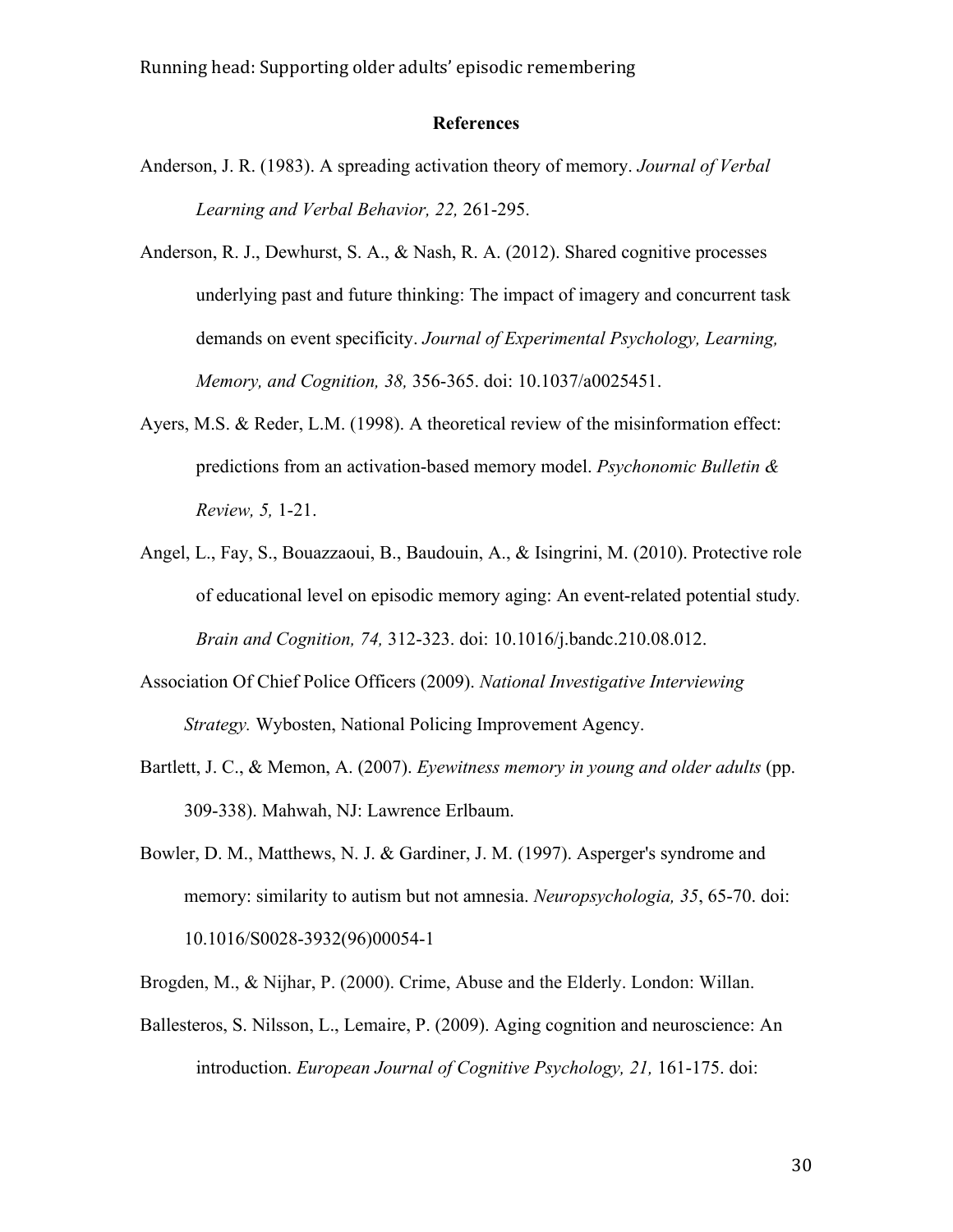10.1080/0954144080259339.

- Calabrese, L., & Marucci, F. S. (2006). The influence of expertise level on the visuopatial ability: Differences between experts and novices in imagery and drawing abilities. C*ognitive Processing, 7,* 118-120. doi: 10.1007/s10339-006-0094-2
- Castel, A. D., Farb, N. A. S., & Craik, F. I. M. (2007). Memory for general and specific value information in younger and older adults: Measuring the limits of strategic control. *Memory & Cognition 2007, 35,* 689-700. doi: 10.1037/a0014888.
- Ceci, S. J., & Tabor, L. (1981). Flexibility and memory: Are the elderly really flexible? *Experimental Aging Research: An International Journal Devoted to the Scientific Study of the Aging Process, 7,* 147-158. doi:10.1080/03610738108259797.
- Clifford, B.R., & Gwyer, P. (1999). The effects of the cognitive interview and other methods of context reinstatement on identification. *Psychology Crime and Law, 5*, 61–80. doi:10.1080/10683169908414994.
- Cohen, D. J., & Bennett, S. (1997). Why can't most people draw what they see? *Journal of Experimental Psychology: Human Perception and Performance, 23,*609-621.
- Colcombe, S., & Kramer, A. F. (2003). Fitness effects on the cognitive function of older adults: A Meta-Analytic Study. *Psychological Science, 14,* 125-130. doi: 10.1111/1467-9280.t01-1-01430.
- Collins, R., Lincoln, R., & Frank, M. G. (2002). The effect of rapport in forensic interviewing. *Psychiatry, psychology and law*, *9*(1), 69-78.
- Conway, M. A. (2005). Memory and the self. *Journal of memory and Language, 53,* 594- 628. doi: 10.1016.16/j.jml.2005.08.005.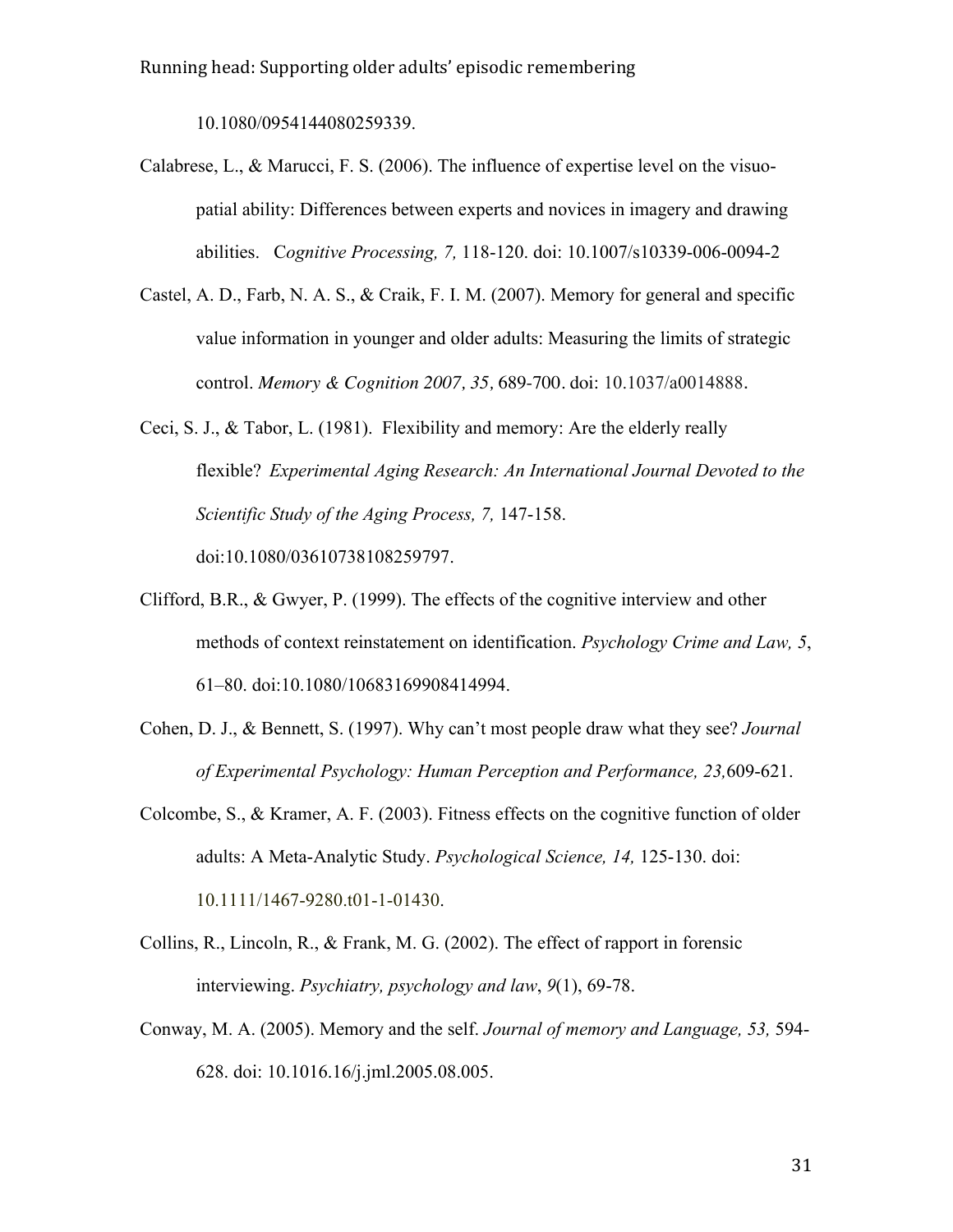- Craik, F. I. M., & Byrd, M. (1982). Aging and cognitive deficits: The role of attentional resources. In F. I. M. Craik & S. E. Trehub (Eds.), *Aging and cognitive processes*  (pp. 191-211). New York: Plenum.
- Craik, F. I. M, & McDowd, J. M. (1987). Age related differences in recall and recognition. *Journal of Experimental Psychology: Learning, Memory, and Cognition, 13*, 474-479. doi: 10.1037/0278-7393.13.3.474
- Craik, F. I. M. (2002). Human memory and aging. In L. Bäckman & C. von Hofsten (Eds.), *Psychology at the turn of the millennium* (pp. 261-280). Hove, U.K.: Psychology Press.
- Craik, F. I. M, & Jennings, J. M. (1992). Human Memory. In F. I. M. Craik & T. M. Salthouse (Eds.), *The Handbook of Aging and Cognition*. (pp. 51-110). Hillsdale N J: Earlbaum
- Dando, C. J. (2013). Drawing to remember: External support of older adults' eyewitness performance. *Plos ONE 8: e69937*. doi: 10.1371/journal.pone.0069937
- Dando, C. J., Taylor, P, J., & Ormerod, T. C. (2013). *Detecting deception: Can computers interview to detect persons of interest following an insider attack?*  Paper presented at the American Psychology and Law Conference, 7-9<sup>th</sup> March, Portland, Oregon, USA.
- Dando, C. J., Wilcock, R., Behnkle, C., & Milne, R. (2011). Modifying the cognitive interview: Countenancing forensic application by enhancing practicability. *Psychology, Crime, & Law, 17,* 491-511. doi: 10.1080/1068316090333421

Dando, C. J., Wilcock, R. & Milne, R. (2009a). The Cognitive Interview: The efficacy of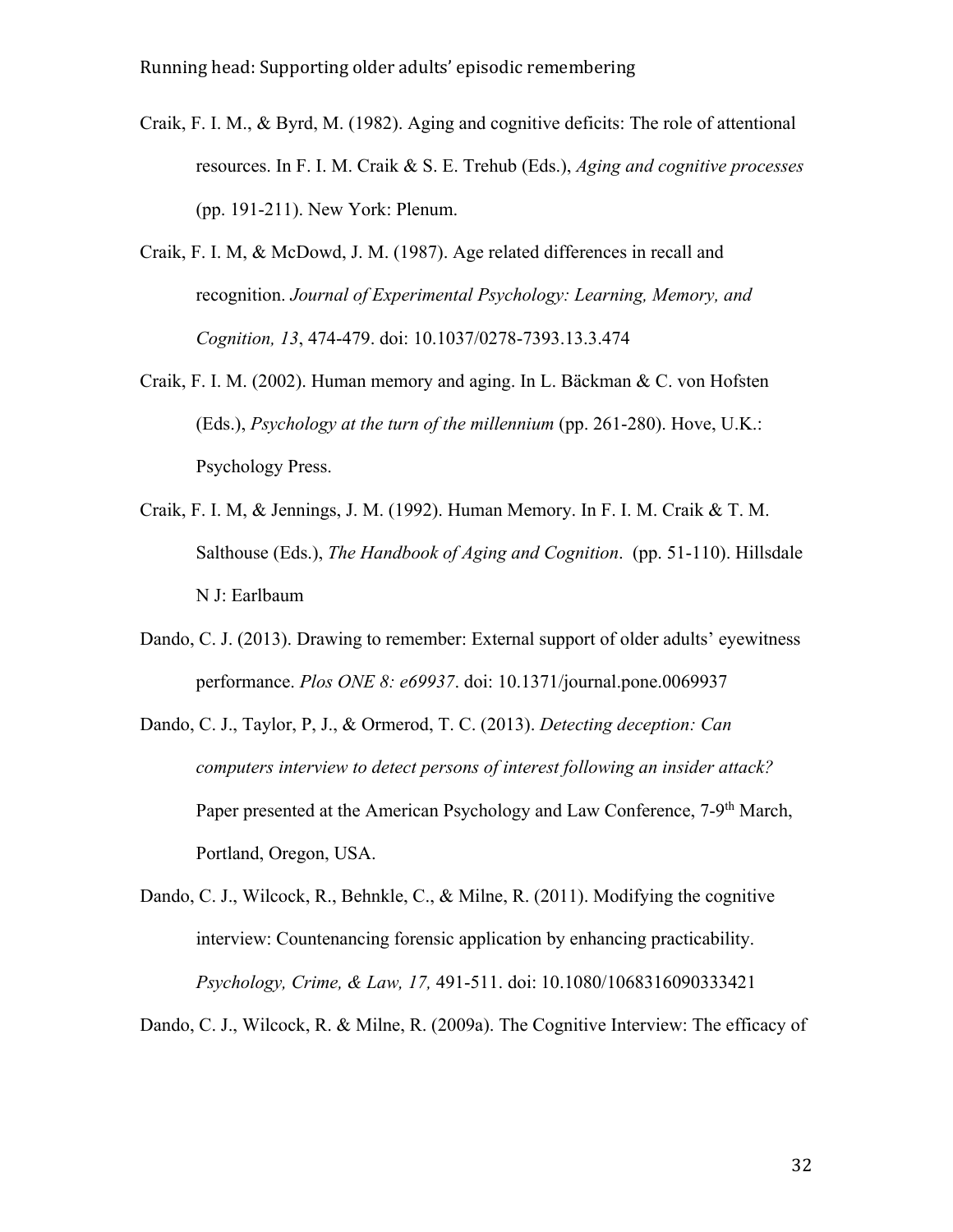a modified mental reinstatement of context procedure for frontline police investigators. *Applied Cognitive Psychology, 23,* 138-147. doi: 10.1002/acp.1451*.*

- Dando, C. J., Wilcock, R., Milne, R., & Henry, L. (2009b). An adapted Cognitive Interview procedure for frontline police investigators. *Applied Cognitive Psychology, 23*, 698-716. doi: 10.1002/acp.1501.
- Dornburg, C. C., & McDaniel, M. A. (2006). The cognitive interview enhances long-term free recall of older adults. *Psychology & Aging, 21,* 196 –200. doi:10.1037/0882- 7974.21.1.196.
- Driscoll, I., Hamilton, D. A., Petropoulos, H., Yeo, R. A., Brook, W. M., Baumgartner, R. N., & Sutherland, R. J. (2011). The Aging Hippocampus: Cognitive, Biochemical and Structural Findings. *Cerebral Cortex, 13,* 1344-1351. doi 10.1093/cercor/bhg081.
- Dudai, Y. (2004) The neurobiology of consolidations, or, how stable is the engram? *Ann.Rev. Psychol., 55*, 51-86.
- Eichenbaum, H., Yonelinas, A. P., & Ranganath, C. (2007). The medial temporal lobe and recognition memory. *Annual Review of Neuroscience, 30,* 123-152. doi: 10.1146.annualrev.neuro.30.051606.094328.
- Emmett, D., Clifford, B.R., & Gwyer, P. (2003). An investigation of the interaction between cognitive style and context reinstatement on the memory performance of eyewitnesses. *Personality and Individual Differences, 33*, 343–351.
- Fisher, R. P., & Geiselman, R. E. (1992). *Memory-enhancing techniques for investigative interviewing: The cognitive interview.* Springfield, IL: Charles C. Thomas.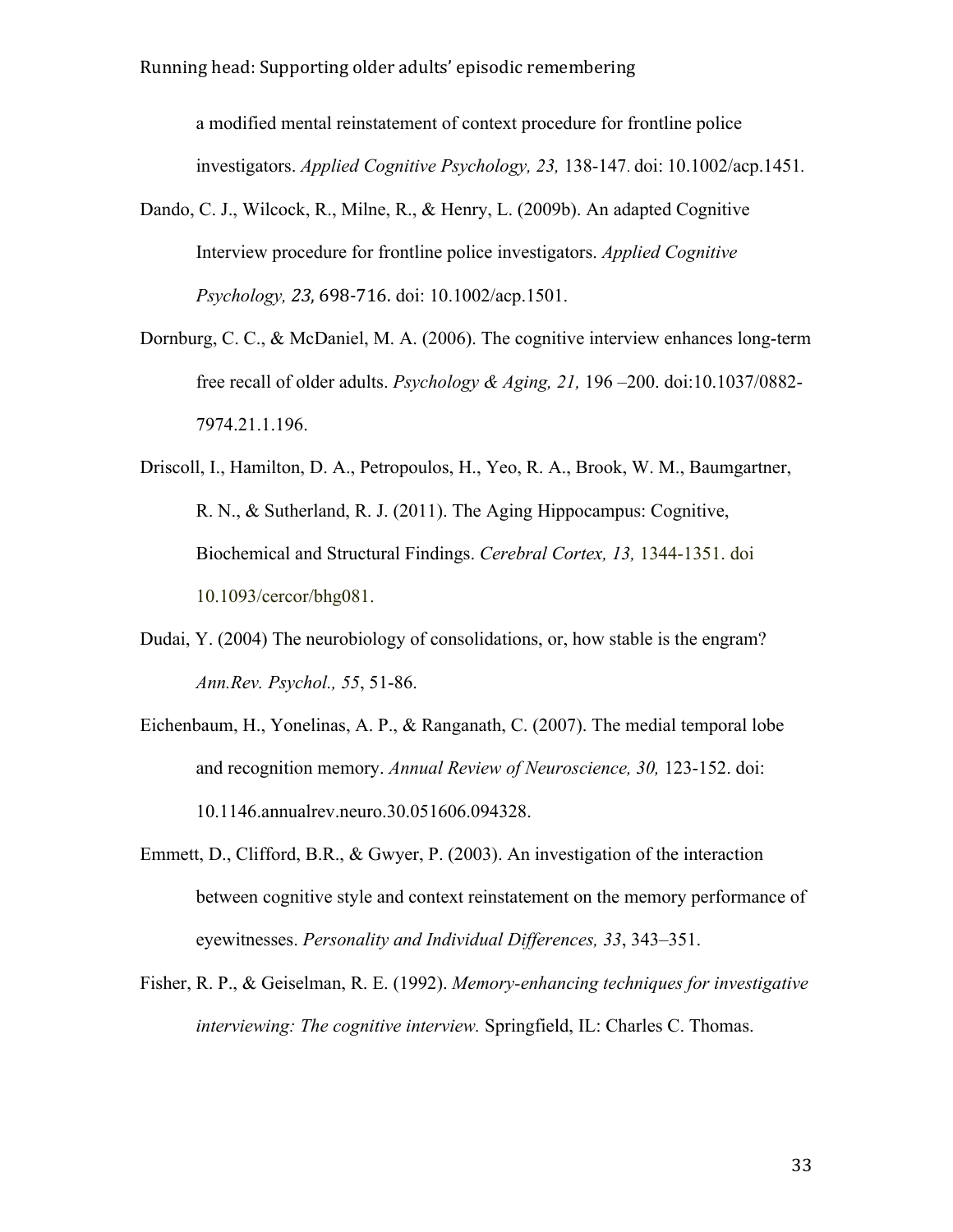- García-Bajos, E., Migueles, M., & Aizpurua, A. (2012). Bias of script-driven processing on eyewitness memory in young and older adults. *Applied Cognitive Psychology*, *26*, 737-745.
- Geiselman, R.E., Fisher, R.P., Firstenberg, I., Hutton, L.A., Sullivan, S.J., Avetissian, I.V., & Prosk, A.L. (1984). Enhancement of eyewitness memory: An empirical evaluation of the Cognitive Interview. *Journal of Police Science and Administration, 12,* 74-80.
- Gentle, M., Powell, M. B., & Sharman, S. J. (2014). Mental context reinstatement or drawing: Which better enhances children's recall of witnessed events and protects against suggestive questions?. *Australian Journal of Psychology*, *66*(3), 158-167.
- Gabbert, F., Hope, L., & Fisher, R. (2009). Protecting eyewitness evidence: Examining the efficacy of a self-administered interview tool. *Law and Human Behavior, 33*, 298-307. doi: 10.1007/s10979-008-9146-8
- Goldsmith, M., Koriat, A., & Pansky, A. (2005). Strategic regulation of grain size in memory reporting over time**.** *Journal of memory and Language, 52,* 505-525. doi: org/10.1016/j.jml.2005.01.010
- Görgen, T. (2006). "As if I just didn't exist" Elder abuse and neglect in nursing homes. In A. Wahidin & M. Cain (Eds.), *Ageing, crime and society* (pp. 71-89). Cullompton: Willan.
- Hasher, L., Tonev, S. T., Lustig, C., & Zacks, R. T. (2001). Inhibitory control, environmental support, and self-initiated processing in aging. In M. Naveh-Benjamin, M. Moscovitch, & R. L. Roediger, III. (Eds.), *Perspectives on Human*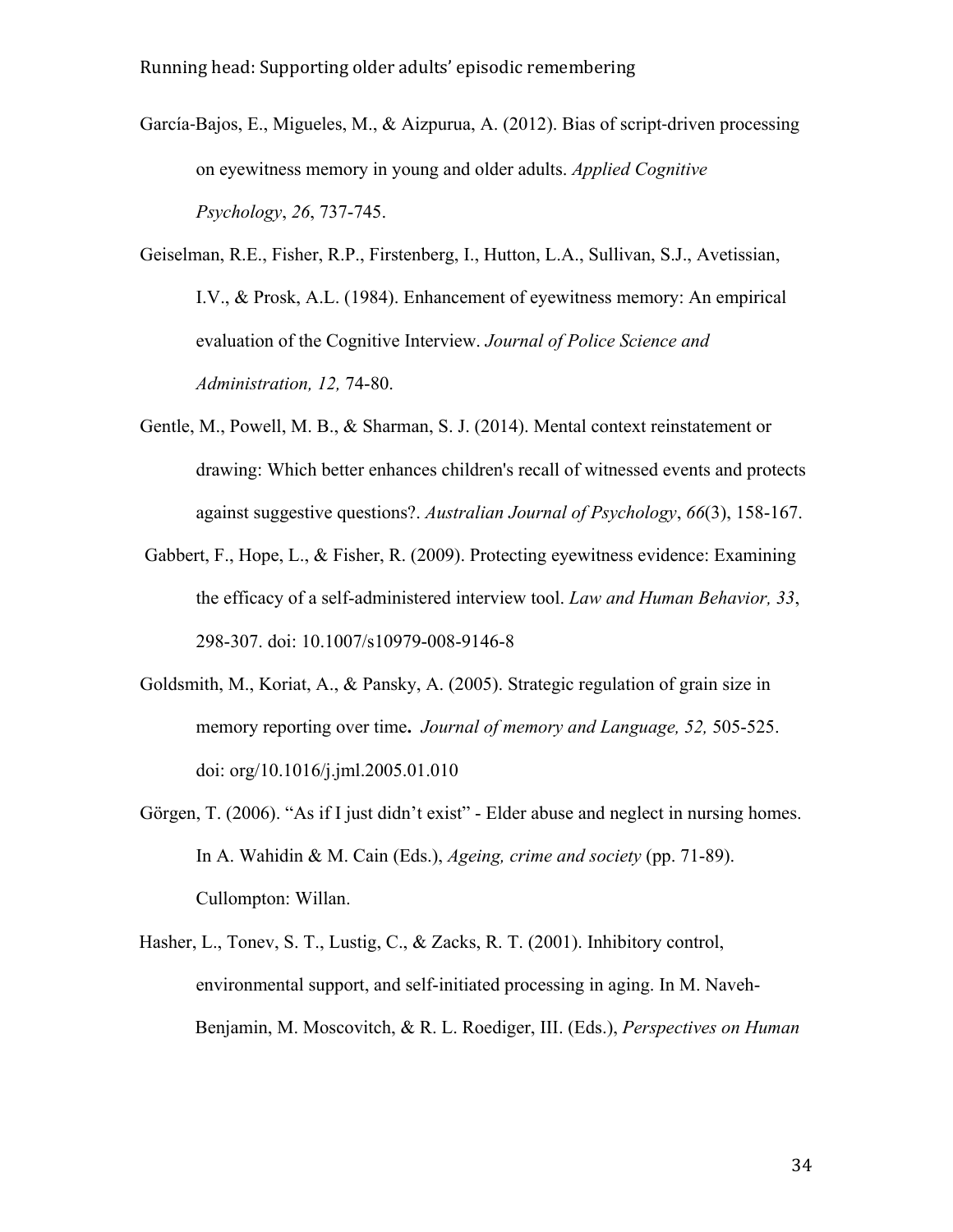*Memory and Cognitive Aging: Essays in Honour of Fergus Craik (pp. 286-297).* East Sussex, UK: Psychology Press.

- Hashtroudi, S., Johnson, M.J., & Chrosniak, L.D. (1990). Aging and qualitative characteristics of memories for perceived and imagined complex events. *Psychology and Aging, 5,* 119.126. doi: 0882-7974/90.
- Hedden, T., & Park, D. (2001). Aging and interference in verbal working memory. *Psychology and Aging, 16,* 666-681. doi: 10.1037/0882-7974.16.4.666.
- Holliday, R.E., Humphries, J.E., Milne, R., Memon, A., Houlder, L., Lyons, A., & Bull, R. (2011). Reducing misinformation effects in older adults with Cognitive Interview mnemonics. *Psychology and Aging.* doi: 10.1037/a0022031.
- Hope, L., Gabbert, F., & Fisher, R. (2011)**.** From laboratory to the street: Capturing witness memory using the Self-Administered Interview. *Legal and Criminological Psychology, 16,* 211-226. doi: 10.1111/j.2044-8333.2011.02015.
- Huijbers, W., Pannartz, C. M. A., & Daselaar, S. M. (2010). *Neuropsychologica, 48,* 491- 97. doi: 10.1016/j.neuropsychologica.2009.10.2006.
- Koriat, A., Levy-Sadot, R., Edry, E., & de Marcas, S. (2003). What do we know about what we cannot remember? Accessing the semantic attributes of words that cannot be recalled. *Journal of Experimental Psychology, Learning, Memory & Cognition, 29,* 1095-1105. doi: 10.1037/0278-7393.29.6.1095.
- Kwong. S., Sheree T., Hoffman, H. G., & Wood, T. L. (2001). Perceptions of an old female eyewitness: Is the older eyewitness believable*? Psychology and Aging, 16,* 346-350. doi: 10.1037/0882-7974.16.2.346.

Lister, S., & Wall, D. S. (2006) 'Deconstructing Distraction Burglary: an ageist offence',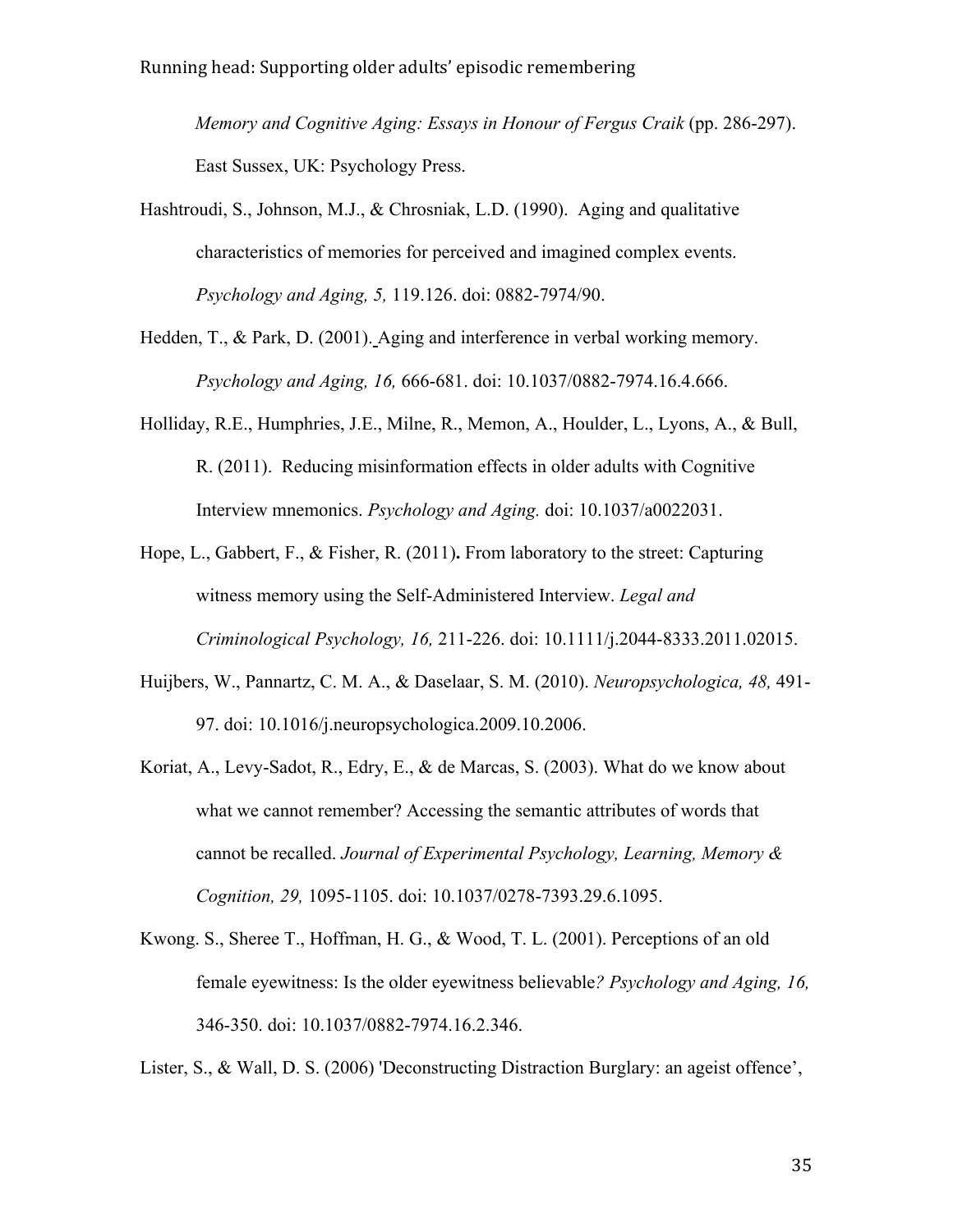In A. Wahidin & M. Cain (Eds.), *Ageing, crime and society* (pp. 71-89). Cullompton: Willan.

- Maras, K., Mulcahy, S., Memon, A., Picariello, F., & Bowler, D. (in press). Evaluating the effectiveness of the Self-Administered Interview for witnesses with autistic spectrum disorder. *Applied Cognitive Psychology*.
- Mattison, M., Dando, C. J., & Ormerod, T. C. (2014). Sketching to Remember: Episodic Free Recall Task Support for Child Witnesses and Victims with ASD. *Submitted for publication.*
- McClelland, J. L., McNaughton, B. L., & O'Reilly, R. C. (1995). Why there are complementary learning systems in the hippocampus and neocortex: Insights from the successes and failures of connectionist models of learning and memory. *Psychological Review, 102,* 419-457. doi: 10.1037/0033-295X.102.3.419.
- McMahon, M. (2000). The effect of the enhanced cognitive interview on recall and confidence in elderly adults. Psychiatry, Psychology and Law, 7, 9-32. doi: 10.1080/13218710009524968.
- Manthorpe, J., Penhale, B., Pinkney, L., Perkins, N.,& Kingston, P. (2004). A systematic literature review in response to key Themes Identified in the report of the House of Commons Select Committee on elder abuse. London: Department of Health.
- March, E. J., Tversky, B., & Hutson. (2005). How eyewitnesses talk about events: implications for memory. *Applied Cognitive Psychology, 19,* 531-544. doi: 10.1002/acp.1095.
- Memon, A., & Bruce, V. (1985). Context effects in episodic studies of verbal and facial memory: A review. *Current Psychological Research and Reviews, 1985-1986,*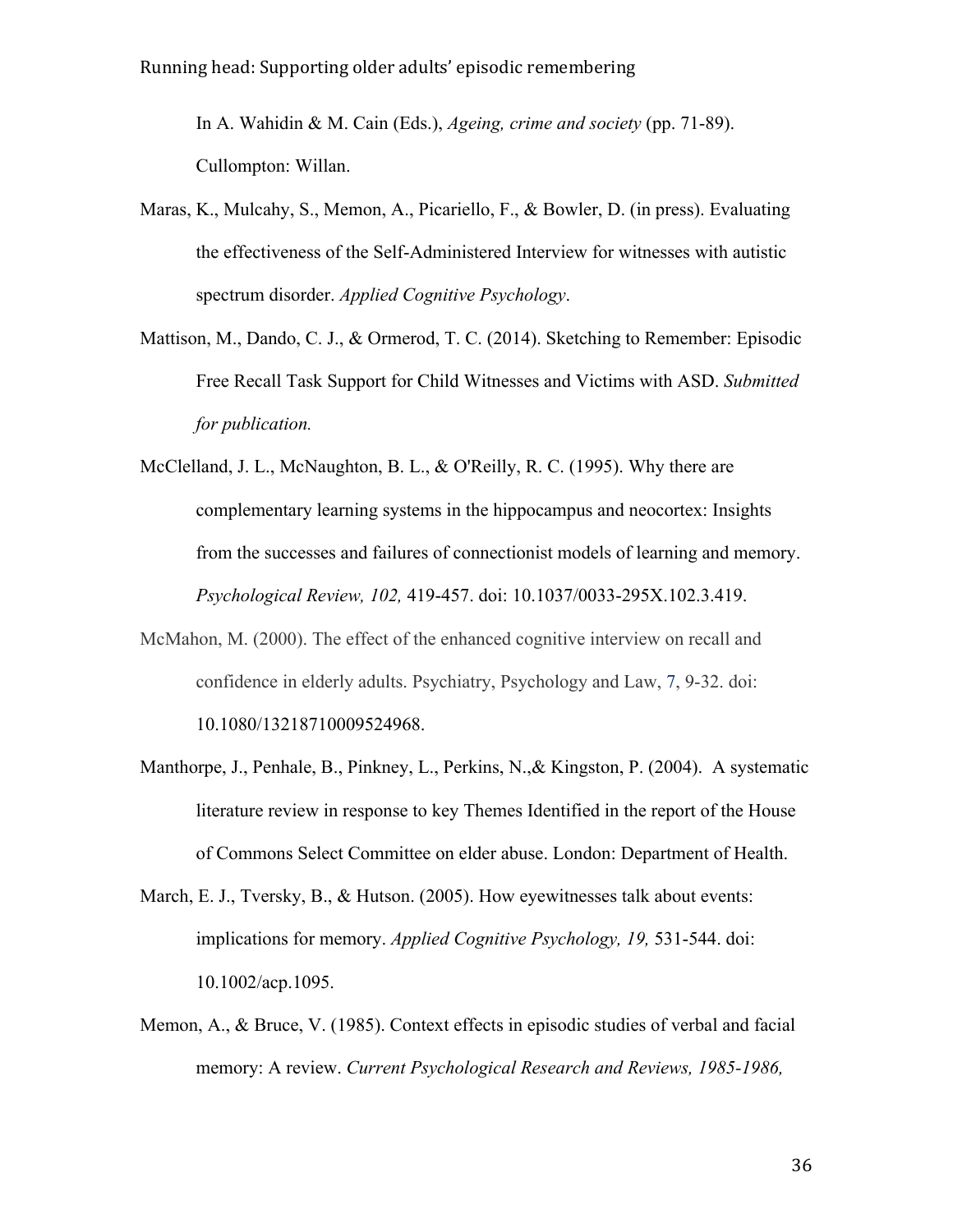349-369.

- Mello, E. W. & Fisher, R. P. (1996). Enhancing older adult eyewitness memory with the Cognitive Interview. *Applied Cognitive Psychology, 10,* 403-417.
- Memon. A., Meissner, C. A., & Fraser, J. (2010). The cognitive interview: A metaanalysis and study space analysis of the past 25 years. *Psychology, Public Policy, & Law,16,* 3450-372. doi: 10.1037/a0020518
- Moriarty, J. (2005). *Update for SCIE best practice guide on assessing the mental health needs of older people.* Social care workforce research unit, Kings College, London.
- Neisser, U. (1985). The role of theory in the ecological study of memory. *Journal of Experimental Psychology, 114,* 272-276. doi: 10.1037/0096-3445.114.2.272.

Milne, R., & Bull, R. (1999). *Investigative Interviewing. West Sussex:* Wiley

- Ministry of Justice (2011). *Achieving best evidence in criminal proceedings*. London: Home Office.
- Naveh-Benjamin, M. (2000). Adult age differences in memory performance: Tests of an associative deficit hypothesis. *Journal of Experimental Psychology: Learning, Memory, and Cognition, 26*, 1170–1187.
- Naveh-Benjamin, M., Hussain, Z., Guez, J., & Bar-On, M. (2003). Adult age differences in episodic memory: Further support for an associative-deficit hypothesis. *Journal of Experimental Psychology: Learning, Memory, and Cognition, 29,* 826–837. doi: 10.1037/a0025194.
- Naveh-Benjamin, M., Guez, J., & Sulman, S. (2004). Older adults' associative deficit in episodic memory: Assessing the role of decline in attentional resources.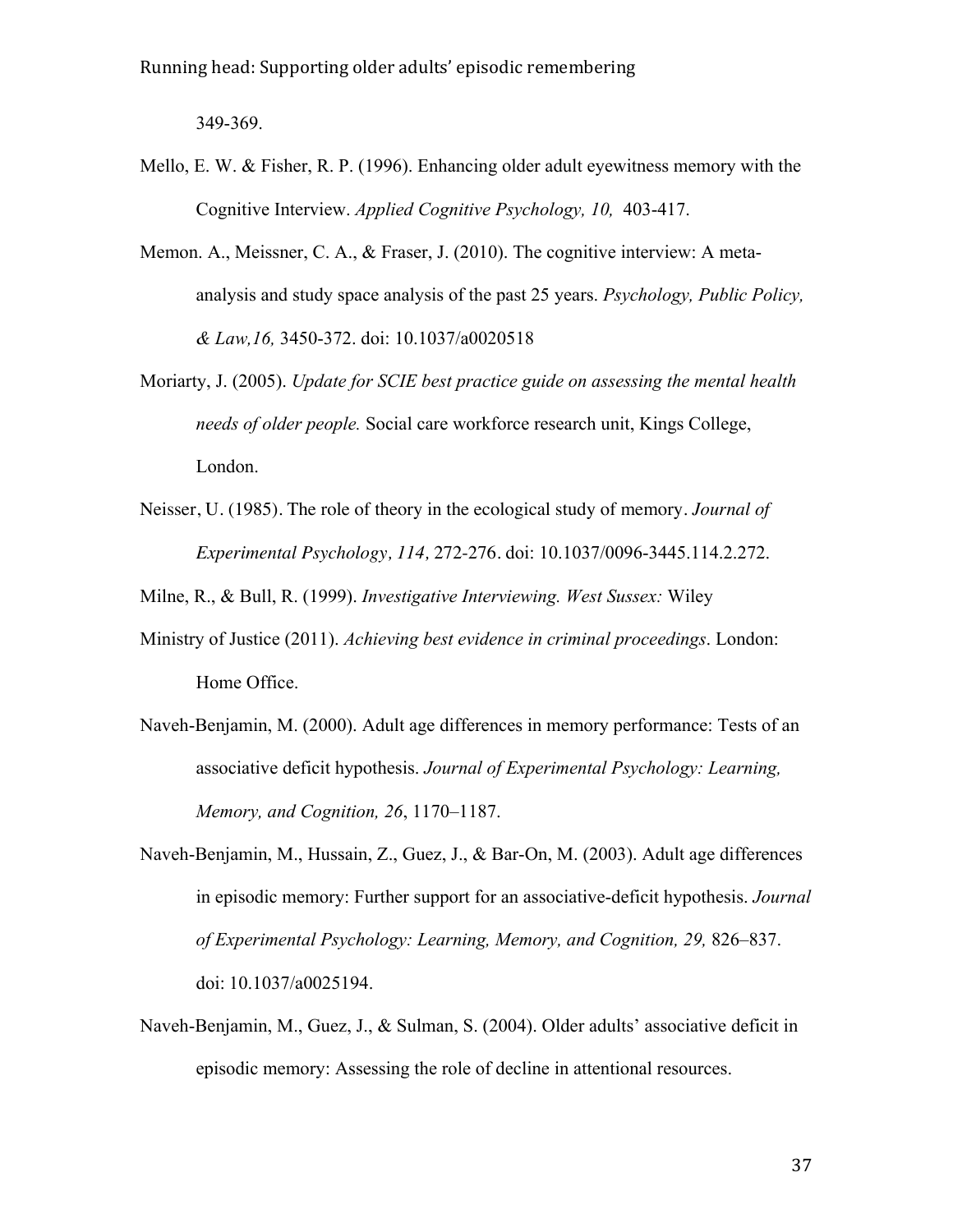*Psychonomic Bulletin & Review 2004, 11,* 1067-1073. doi:10.1037/a0022326

Nerenberg, L. (2000). Forgotten victims of financial crime and abuse: Facing the challenge. *Journal of Elder Abuse & Neglect, 12*, 49-73. doi: 10.1300/J084v12n02\_0.

NPIA. (2009). *National investigative interviewing strategy.* London: ACPO.

- Hedden, T., & Park, D. C. (2001). Aging and interference in verbal working memory. *Psychology and Aging, 16,* 666–681. doi: 10.1037/0882-7974.16.4.666
- Roediger, H. L., Neisser, U., & Winograd,. E. (1990). "Remembering Reconsidered: Ecological and Traditional Approaches to the Study of Memory". *The American Journal of Psychology* 103, 403–409. doi:10.2307/1423218
- Richardson-Klavehn, A., R A Bjork, R., A. (1988). Measures of Memory. *Annual Review of Psychology, 39,* 475-543. doi 10.1146/annurev.ps.39.020188.002355
- Reyna, V. F., & Kiernan, B. (1994). Development of gist versus verbatim memory in sentence recognition: Effects of lexical familiarity, semantic content, encoding instructions, and retention interval. *Developmental Psychology, 30,* 178-191. doi: 10.1037/0012-1649.30.2.178
- Roediger, H. L., & Karpicke, J. D. (2006a). Test-enhanced learning taking memory tests improves long-term retention. *Psychological Science, 17,* 249,255. doi: 10.1111/j.1467-9280.2006.01693.x.
- Roediger, H. L. & Karpicke, J. D. (2006b). The power of testing memory: Basic research and implications for educational practice. *Perspectives on Psychological Science, 1,* 181-210. doi: 10.1111/j.1745-6916.2006.00012.x.

Rubin, D. C. & Wenzel, A. E. (1996). One hundred years of forgetting: A quantitative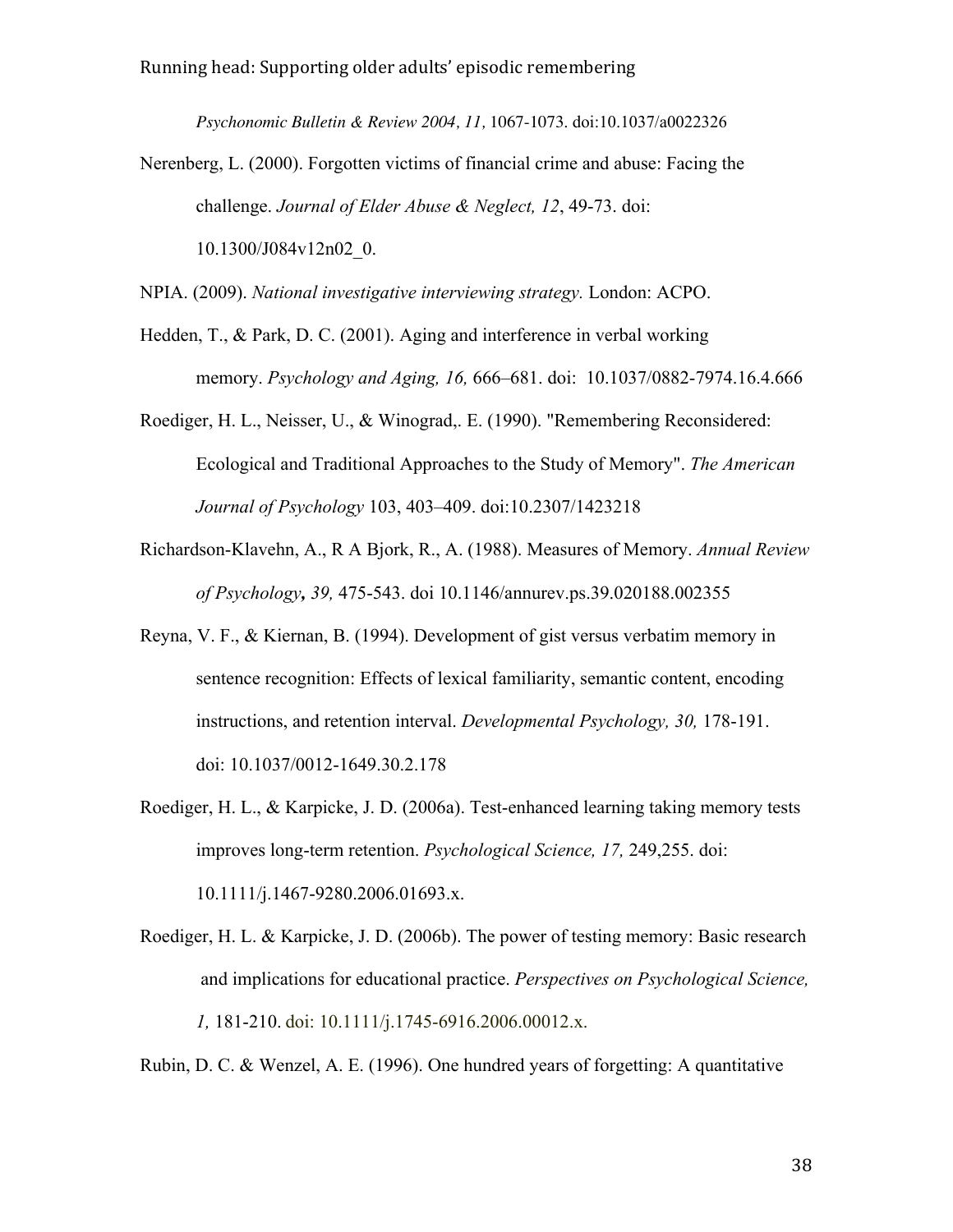description of retention. *Psychological Review, 103,* 734-760. doi: 10.1037/0033- 295X.103.4.734.

- Salthouse, T. A. (1996). The processing-speed theory of adult age differences in cognition. *Psychological Review, 103,* 403-428. doi: pa.org/psycinfo/1996-01780- 001.
- Schacter, D. L., & Addis, (2007). Constructive memory: Ghosts of past and future. *Nature, 445,* 27.
- Schacter, D. L., Addis, & Buckter (2008). The Prospective Brain: Remembering the Past to Imagine the Future. *Nature Reviews Neuroscience, 8,* 657-661.
- Schacter, D. L., Norman, K. A., & Koutstaal, W. (1998). The cognitive neuroscience of constructive memory. *Annual Review of Psychology, 49,* 289-318. doi: 10.1146/annurev.psych.49.1.289
- Squire, L. R., Stark, C. E., & Clarke, R. E. (2004). The medial temporal lobe. *Annual Review of Neuroscience, 27,* 279-306. doi: 10.1146/annurev.neuro.27.070203. .
- Tuckey, M. R, & Brewer, N. (2003).The influence of schemas, stimulus ambiguity, and interview schedule on eyewitness memory over time. *Journal of Experimental Psychology: Applied, 9,* 101-118. doi: 10.1037/1076-898X.9.2.101
- Tulving, E., & Thomson, D.M. (1973). Encoding specificity and retrieval processes in episodic memory. *Psychological Review, 80,* 352-373.
- Tulving, E. (1984). Precis of elements of episodic memory. *The behavioral and Brain Sciences, 7,* 223-268.
- Tversky, B., & Marsh, E. (2000). Biased retellings of events yield biased memories. *Cognitive Psychology, 40,* 1-38. doi: 10.1006/cogp.1999.0720.